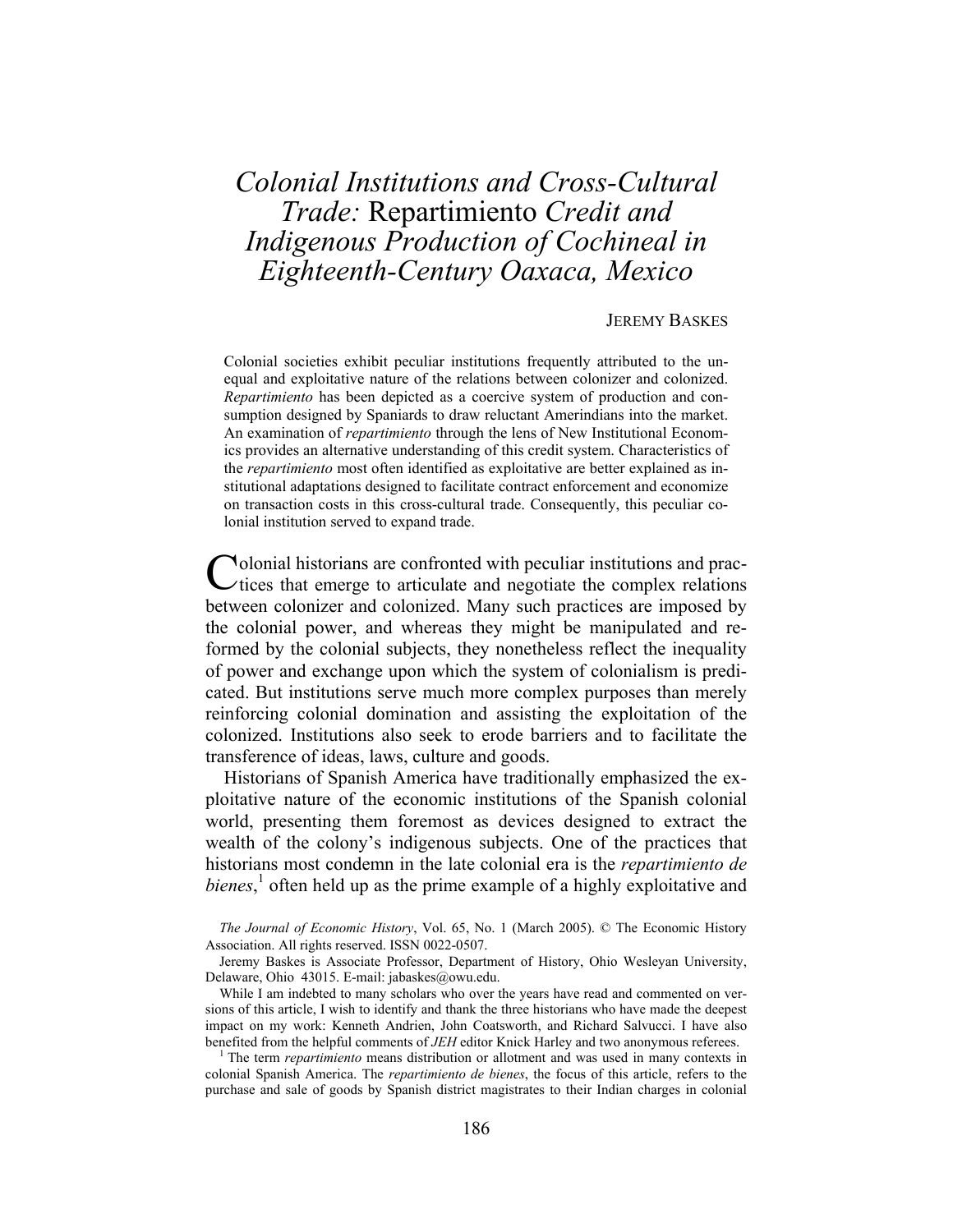extractive institution. Despite the attempts of revisionist historians to provide more nuanced explanations of the *repartimiento*, the conventional wisdom holds that the *repartimiento* was a forced system of production and consumption driven by the coercive authority of Crown officials that was designed to draw reluctant Indians into the market at unfavorable terms. $2$ 

 This article proposes a new approach to understanding the colonial system of *repartimiento*, examining especially *repartimiento* production of red cochineal dye in eighteenth-century Oaxaca. The *repartimiento*, it is argued, was an institution that served to facilitate Spanish-Indian trade by lowering transaction costs, facilitating the enforcement of contracts, and reducing the levels of risk in the cross-cultural environment of the southern colonial Mexican province of Oaxaca in the late eighteenth century. The need for an innovative institutional arrangement that led to the evolution of the *repartimiento* was especially acute in Oaxaca because the most important sector of trade involved the provision of production credit by Spaniards to Indian producers. The supply of credit is always sensitive to levels of risk. Providing credit under the particular colonial, cross-cultural conditions of eighteenth-century Spanish America was perceived as especially risky due to the poverty of the borrowers, the limited development of legal means to collect debts, as well as the inherent uncertainty that characterized all relations between colonizing Spaniards and colonized Indians. The *repartimiento* helped overcome these and other obstacles and made possible the provision of credit to Indians. This unusual institution served to lessen obstacles to trade that were peculiarly colonial and cross-cultural.

### HISTORIOGRAPHY

 The *repartimiento* has a special place in the historiography on Spanish-America as it is traditionally identified as one of the most notorious institutions of the late colonial era devised to extract wealth from native communities. According to this traditional depiction, officials of the Spanish Crown used the political power of their offices to force Indians

 $\overline{a}$ 

Spanish America. This institution is unrelated to the important early colonial labor draft in Mexico referred to as the *repartimiento de indios*. 2

For traditional treatments of the *repartimiento* in Mexico see, for examples, Hamnett, *Politics*; Brading, *Miners*; Stein, "Bureaucracy"; Pastor, "El repartimiento"; Patch, *Maya*, pp. 81–93 and *passim*; Chance, *Conquest*, pp. 103–11; Farriss, *Maya Society Under Colonial Rule*, pp. 43– 47; Carmagnani, *El Regreso*, pp. 163–74; and Menegus Bornemann, *El Repartimiento Forzoso*; Several revisionist works, discussed at length in what follows, depict the *repartimiento* as less coercive. See Ouweneel, *Shadows*, pp. 172–209; Pietschmann, "Agricultura"; Baskes, "Indians"; and, to a lesser extent, Dehouve, "El Pueblo de Indios."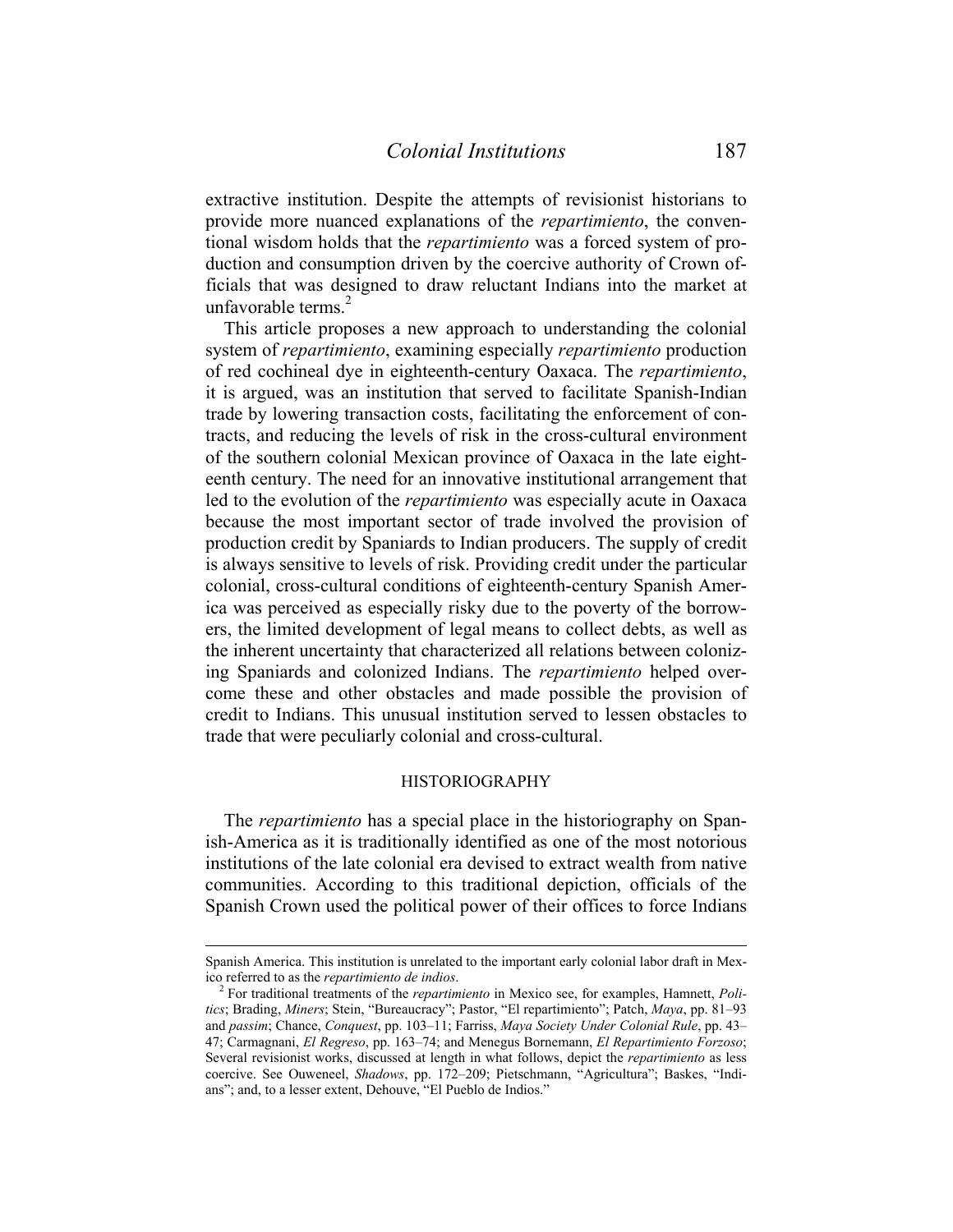to buy European items that they neither needed nor wanted and to produce marketable commodities with which to pay for these "forced purchases." Prices in this exchange were always exceedingly unfavorable to the Indians, leading one historian to conclude that "the great discrepancy in prices, always in the Spaniard's favor, was of course one reason that the latter had to rely on force . . . in the first place."3 Another prominent scholar describes the Oaxacan *repartimiento* as follows: "A common practice was to sell on credit at excessive prices to unsuspecting Indians. When payment became due, the merchant would enter his clients' homes and take whatever of their personal property that struck his fancy. The items carried off in this fashion were frequently worth much more than what the Indians owed." Given this description, it is no surprise that the same author concludes that the system "more nearly resembled robbery than commerce."<sup>4</sup> The *repartimiento* is thus identified as a primary means to force reluctant Indians into the market as producers and consumers at discriminatory terms, a highly exploitative colonial institution.

 Few historians who have addressed the *repartimiento* have focused much attention on the inner-workings of the system, however. In fact, as two leading historians argued some time ago, "the topic has generated an entrenched mythology, but what is known about the actual operation of *repartos* is actually very little."<sup>5</sup> This oversight is partially explained by the different interests of historians who have engaged the subject. Several important studies have examined the *repartimiento* because of its centrality in the late colonial Bourbon attempts to project more fully its authority in colonial Spanish America, a political project that culminated in the introduction of the 1786 System of Intendancies and the abolition of the *repartimiento*. As such, these works focused on the political debates surrounding these reforms, examining the response of Mexico's entrenched interests to the Crown's efforts to usurp their power.<sup>6</sup> Other scholars have focused on the internal social, political, and economic structures of indigenous communities and encountered the *repartimiento* primarily when some related conflict led Indians to challenge the Spanish officials who operated the *repartimientos*. The na-

<sup>6</sup> Hamnett, *Politics*; and Brading, *Miners*, are two books that pioneered historians' understanding of the Bourbon reforms and that discussed *repartimiento* extensively without delving too deeply into its microeconomic logic. Article 12 of the 1786 Royal Ordinance of Intendancies abolished the *repartimiento* in part because the practice served to corrupt the crown officials who engaged in this trade often to the dereliction of their responsibilities to the King. Abolition was consistent with the modernizing Crown's attempts to, in the words of Brading, "reconquer" America. On the abolition, see especially Hamnett, *Politics*.

<sup>&</sup>lt;sup>3</sup> Farriss, *Maya Society*, p. 44.

 $^{4}$  Chance, *Conquest*, p. 97.<br> $^{5}$  Lockhert and Schwertz, *E* 

<sup>&</sup>lt;sup>5</sup> Lockhart and Schwartz, *Early Latin America*, p. 356.<br><sup>6</sup> Hampatt, *Politics*: and Proding, *Miners*, are two be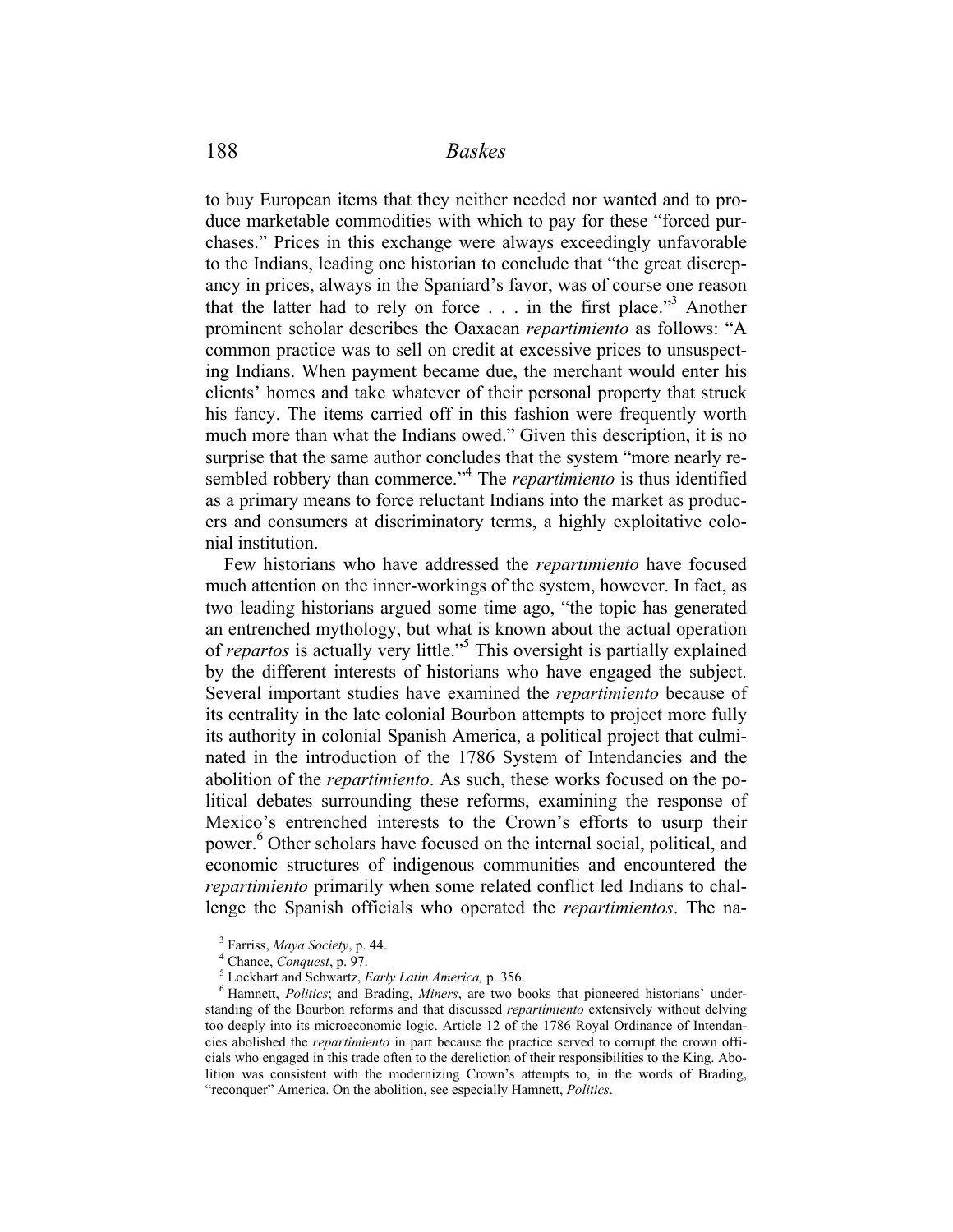tives' discontent only reinforced these historians predisposition to understand the *repartimiento* as forced trade.<sup>7</sup> Because they asked different questions, in none of these works did the historians attempt to reconstruct the microeconomic details of the system.

 Only a few scholars have questioned the role of coercion in driving the system of *repartimiento*; these perspectives came after closer exploration of the economic characteristics of the system. Horst Pietschmann, examining the operation of *repartimientos* in the Mexican province of Puebla, was the first to challenge the conventional interpretation. Pietschmann sought to better understand the nature of indigenous integration into the economy, noting that in most histories "the Indian only appears as an object of exploitation."8 Struck, in part, by the prominence of the sale of expensive draught animals in the Pueblan *repartimiento*, Pietschmann concluded that, far from onerous, the system was critical in enabling the indigenous population to "secure the provision of totally necessary goods as well as a guaranteed outlet for their production."<sup>9</sup> Arij Ouweneel, focusing on the same region and enjoying access to considerably better source material than had Pietschmann, developed similar conclusions. According to Ouweneel, the *repartimiento* was seen by native Pueblans as a form of "private tribute" that was earned by the Spanish officials for their "buen gobierno," their just rule.<sup>10</sup> As such, it was shaped by expectations of reciprocity. More importantly, Ouweneel's work built on Pietschmann's in showing that the *repartimiento* followed a structure of customary rules and that items traded in the system reflected both the needs and resources of local native economies.11 Both Pietschmann's and Ouweneel's conclusions were in stark contrast to the traditional portrayal that at its most extreme suggested that the Spanish officials used the *repartimiento* to dispose of "velvets . . . linens, baizes of Castile, fine beaver hats, mirrors, playing cards, [and] gilded paper."<sup>12</sup> Furthermore, Ouweneel established the existence of customary prices within the *repartimiento* dashing the con-

<sup>7</sup> See, for example, the important works by Chance, *Conquest*; Farriss, *Maya Society*; Patch,

*Maya*; and Pastor, *Campesinos*. 8 Pietschmann, "Agricultura," p. 72.

 $<sup>9</sup>$  Ibid., p. 79.</sup>

<sup>10</sup> Ouweneel, *Shadows*, p. 169.<br><sup>10</sup> Ouweneel, *Shadows*, p. 169.<br><sup>11</sup> Ibid., chapter 4. Patch ("Imperial Politics," p. 105) portrays the *repartimiento* as a coerced system and yet concludes that it "took advantage of existing structures of production. Spinning, weaving and cultivation of cotton and cacao were traditional branches of the Indian economy."

<sup>&</sup>lt;sup>12</sup> Stein, "Bureaucracy," p. 6. Here Stein was referring specifically to the Andes but with implication to Mexico as well. Danièle Dehouve is another historian who has recognized the value of the livestock sold to the Indians through the *repartimiento*. For her, however, the *repartimiento* remains an essentially coercive system. See Dehouve, "El pueblo de indios."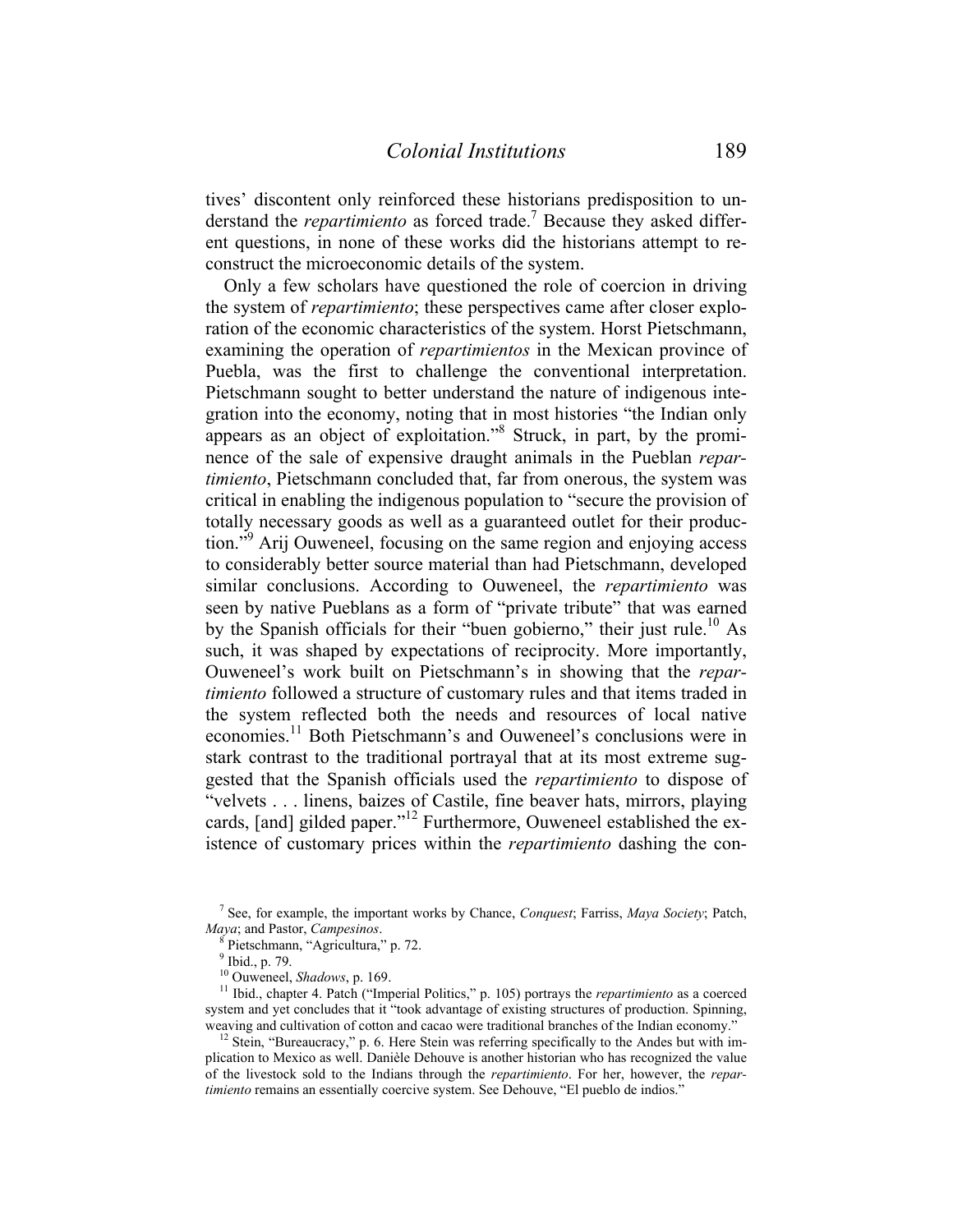ventional view that prices were determined arbitrarily by the Spanish officials at some excessively unfair level.<sup>13</sup>

 According to these revisionist historians, then, the *repartimiento* operated as a valuable system of trade integrating rural Mexicans into the market economy.<sup>14</sup> The Spanish district magistrate sold goods on credit or made advanced purchases in coin from the indigenous peoples of rural Mexico. These loans were freely received and made useful contributions to the rural economy. Ostensibly unfair prices in reality included implicit interest charges that were built into the *repartimiento* price, in part, to deflect church officials' charges of usury.<sup>15</sup>

#### NEW INSTITUTIONAL ECONOMIC THEORY

 This article builds on the works of previous historians and attempts to provide a rationale for the existence of the *repartimiento* based on New Institutional Theory which in recent years has had a revolutionary impact on the social sciences, including economic history. New Institutional Economics suggests that one of the primary purposes of institutions is to facilitate economic activity by lowering the costs of engaging in economic pursuits, in the language of economists to reduce transaction costs. Institutions serve to overcome obstacles or barriers to trade, whether legal, political, economic, informational, or cultural, by providing an alternative institutional environment or set of rules to govern transactions.16 Employing the ideas of New Institutional Theory, this article argues that the repartimiento was an institution designed to overcome the inherent riskiness of providing credit to poor, widely dispersed Indians under the peculiar cross-cultural conditions of colonial Mexico. As such, the *repartimiento* made possible certain transactions

<sup>13</sup> For instance, Ouweneel, *Shadows*, p. 176 found that the *alcalde mayor* of the Pueblan district of Zacatlán bought eggs from the Indians through the *repartimiento* at the price of 12 pesos per half-"carga," which had been the price "since time immemorial." For traditional portrayals, see for examples, Larson and Wasserstrom, "Consumo forzoso," p. 365; Pastor, "*El repartimiento*," pp. 201, 206; and Farriss, p. 44.

<sup>&</sup>lt;sup>14</sup> In addition to the revisionist works mentioned previously, see Baskes, *Indians*.<br><sup>15</sup> Both the mark-up of goods sold and the discounted price paid in advance to producers could be substantial. Such price disparities reflected, in part, the great risk of extending credit to poor rural folks who rarely offered collateral security. In the *repartimiento*, the financial risk was borne almost exclusively by the lender because borrowers who failed to pay on time were not saddled with additional finance charges. Furthermore, if they defaulted, creditors most often lost their funds altogether. See Baskes, *Indians*, ch. 6. 16. 16 Institutional economics was really born with Ronald Coase's theory of the

firm, but it was the pioneering work of others, especially Nobel Laureate Douglass C. North, who applied it to the field of economic history. See Coase, "Nature"; and North, *Institutions*. For a good introduction to the applications of this theory in the social sciences cases see Greif, "Microtheory." Also see Williamson, "Institutions" and *Economic Institutions*.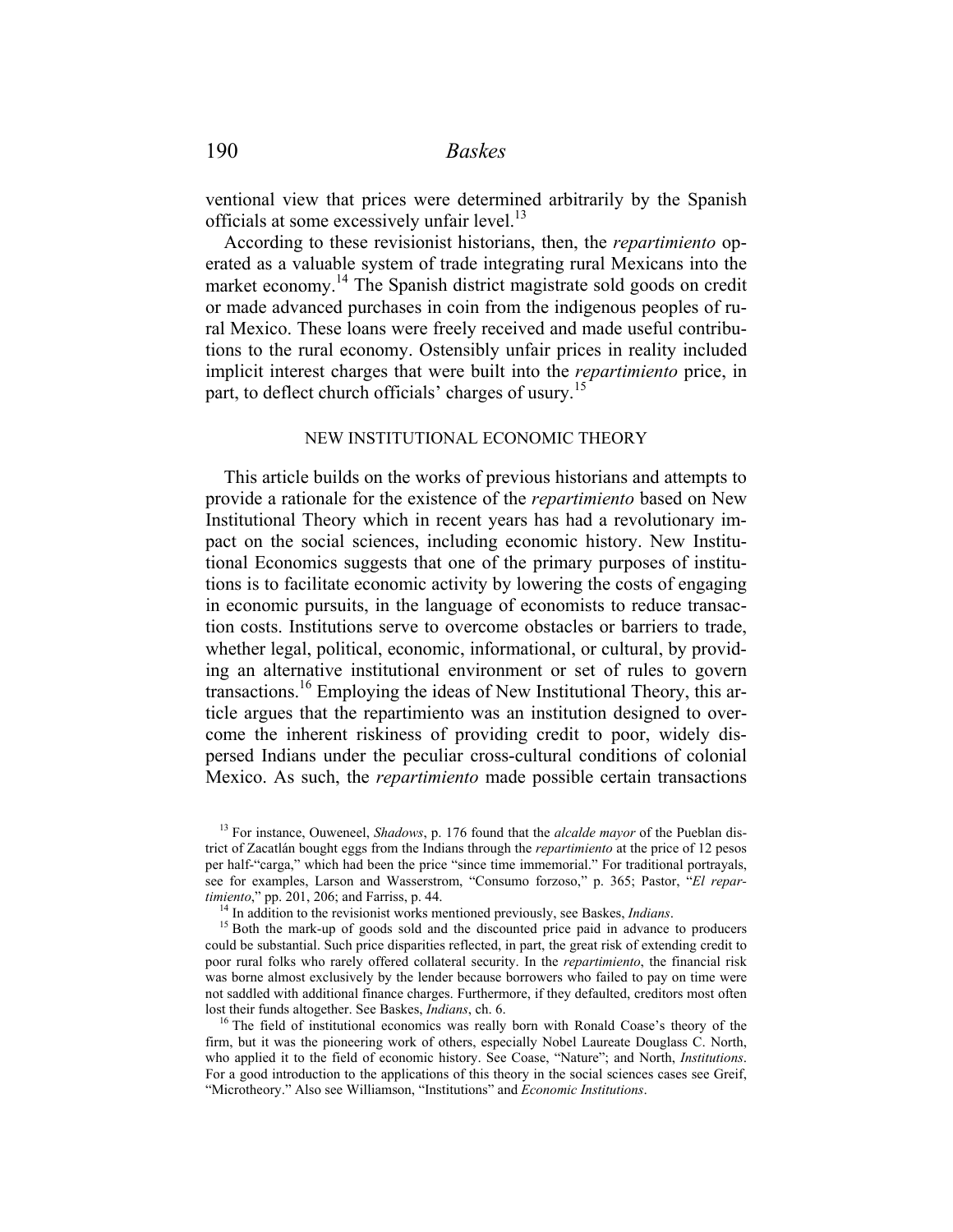that would not have taken place in its absence; it facilitated commerce by lowering the associated costs.

 There were three primary obstacles to trade that the institution of *repartimiento* helped to overcome. First, enforcing contracts and collecting debts from rural Indians was exceedingly difficult, so difficult that most merchants refused to extend them credit. The greatest impediment to debt collection was the excessive cost of legal proceedings, necessary when, as frequently occurred, debtors failed to pay promptly. The *repartimiento* reduced the costs associated with enforcing contracts because the system was operated by the district magistrate who was personally vested with judicial Crown authority, which he used for his own business dealings. A second obstacle to trade that the *repartimiento* partially solved was the prohibitive cost of extending large numbers of very small loans. Each transaction had associated costs to the merchant and only by keeping these costs down could he ensure the profitability of his dealings. The *repartimiento* reduced costs by standardizing mutually understood and accepted terms. Rather than require the magistrate to haggle over thousands of individual loans, the *repartimiento* established fixed and stable terms, at least in the case of low-priced items that were largely undifferentiated, as were many of the commodities produced in rural Spanish America.17 Last, the very standardization of *repartimiento* terms helped reduce the inevitable uncertainties and mistrust that characterized commerce in the cross-cultural, translingual context of colonial Mexico. This institutionalized form served to reduce ambiguities between Spanish creditor and Indian borrower.

#### A DEMOGRAPHIC AND ECONOMIC OVERVIEW OF COLONIAL OAXACA

 Oaxaca's colonial population was overwhelmingly indigenous. High transportation costs to Mexico City and the wealthy mines of northern Mexico discouraged the extensive production of staple crops on Spanish haciendas in this province 300 miles southeast of the Viceregal capital. As a result, indigenous communities maintained control over most of the province's landed resources. Only in the valley surrounding the pro-

<sup>17</sup> Price standardization did not exist in the Oaxacan *repartimiento* of draught animals. The prices for such items fluctuated, reflecting, undoubtedly, the size, age, and health of the beasts. Negotiating the sale price of a mule, however, was far less problematic because the transaction cost was small relative to the value of the transaction and the total number of Indians buying animals was far lower than the number contracting to produce cochineal. For an example of Indian *repartimiento* recipients haggling over the prices of draught animals, see Archivo General del Estado de Oaxaca (hereinafter AGEO), Real Intendencia de Oaxaca II, Leg. 4, Exp 13, 1795.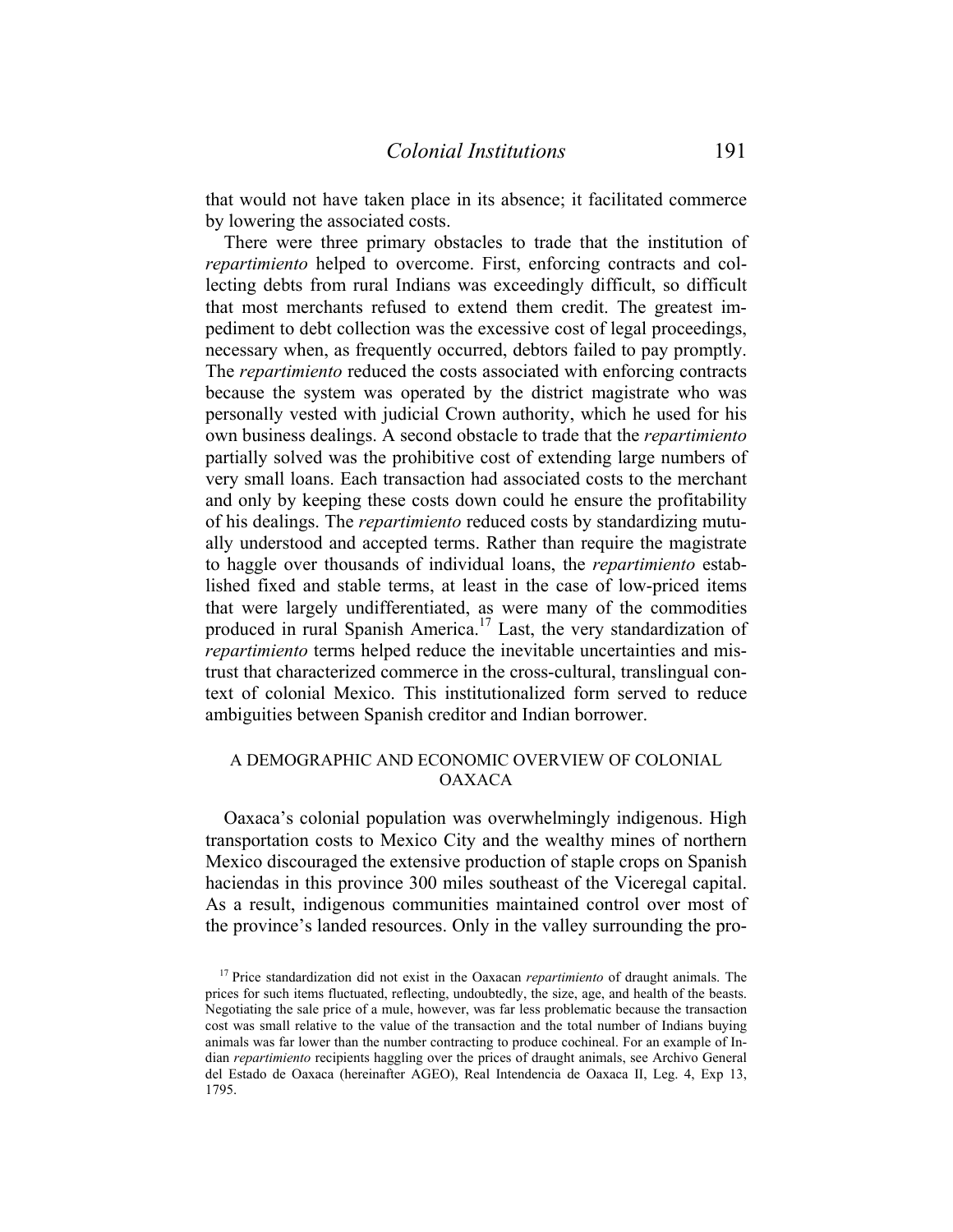vincial capital of Antequera de Oaxaca did Spanish haciendas come to control any significant portion of the territory.<sup>18</sup> In fact, the Spanish population in the province was minimal. A census conducted in 1790 revealed a total provincial population of 410,618; 88 percent of this population was identified as Indian, and only 6 percent was Spanish.<sup>19</sup>

 The small Spanish population and its limited possession of land, however, did not mean that the province was isolated from the Spanish-European market. Although the most important economic activity of the local indigenous population was the production of subsistence crops for immediate consumption, native Oaxacans also engaged extensively in the production of cochineal dye for export. In the mid-1790s the Viceroy of New Spain (Mexico) estimated that 25,000 to 30,000 Oaxacans were employed in one fashion or another in the cochineal industry.<sup>20</sup> Cochineal production was by far the most important export commodity produced entirely by Amerindians in all of colonial Spanish America. From 1758 to 1786 the value in Oaxaca of cochineal produced exceeded one million pesos in every year except 1781. In 1771 alone, the value of Oaxaca's cochineal production eclipsed four million pesos.<sup>21</sup> As Figure 1 illustrates, between 1796 and 1828, years that followed the peak years of production, cochineal exports by value were still very significant, ranging from 4 to 38 percent of Mexico's exports in any given year.<sup>22</sup> In short, indigenous Oaxacans were deeply integrated into the international market as commodity producers.

 Cochineal dye comes from the body of the cochineal insect, which, when dried and crushed, produces a crimson color so brilliant that it became the preferred source of red dye in Europe shortly after it was first imported from America in the sixteenth century. The insect is indigenous to southern Mexico but only cochineal that was painstakingly cultivated earned the classification of *grana fina*, the dye highly valued in European markets. The cochineal insect is a parasite which lives off the juices of the *nopal* cactus of southern Mexico. Birds and other insects feed on cochineal and so producers had to be vigilant in protecting the bugs from their predators.<sup>23</sup> Although not arduous, the production of

<sup>18</sup> See Taylor, *Landlord*, chap. 4. 19 *Primer censo de población de la Nueva España, 1790: Censo de Revillagigedo, "un censo* 

<sup>&</sup>lt;sup>20</sup> Archivo General de Indias (hereinafter AGI), México, 1238, Instrucciones de gobierno que dejaron a su succesor el virrey Conde de Revillagigedo, 1794. 21 For the quantity and value of cochineal produced in Oaxaca, see Hamnett, *Politics*, Appen-

dix 1, pp. 169–70. In the late colonial period, the Spanish peso was valued at roughly 0.20

pounds sterling.<br><sup>22</sup> Data are from Lerdo de Tejada, *Comercio Esterior*. No comparable export data for the ear-<br>lier period exist.

<sup>&</sup>lt;sup>23</sup> On the process of cultivation, see Dahlgren de Jordán, *El Nocheztli*. Also see Donkin, *Spanish Red*, pp. 14–17.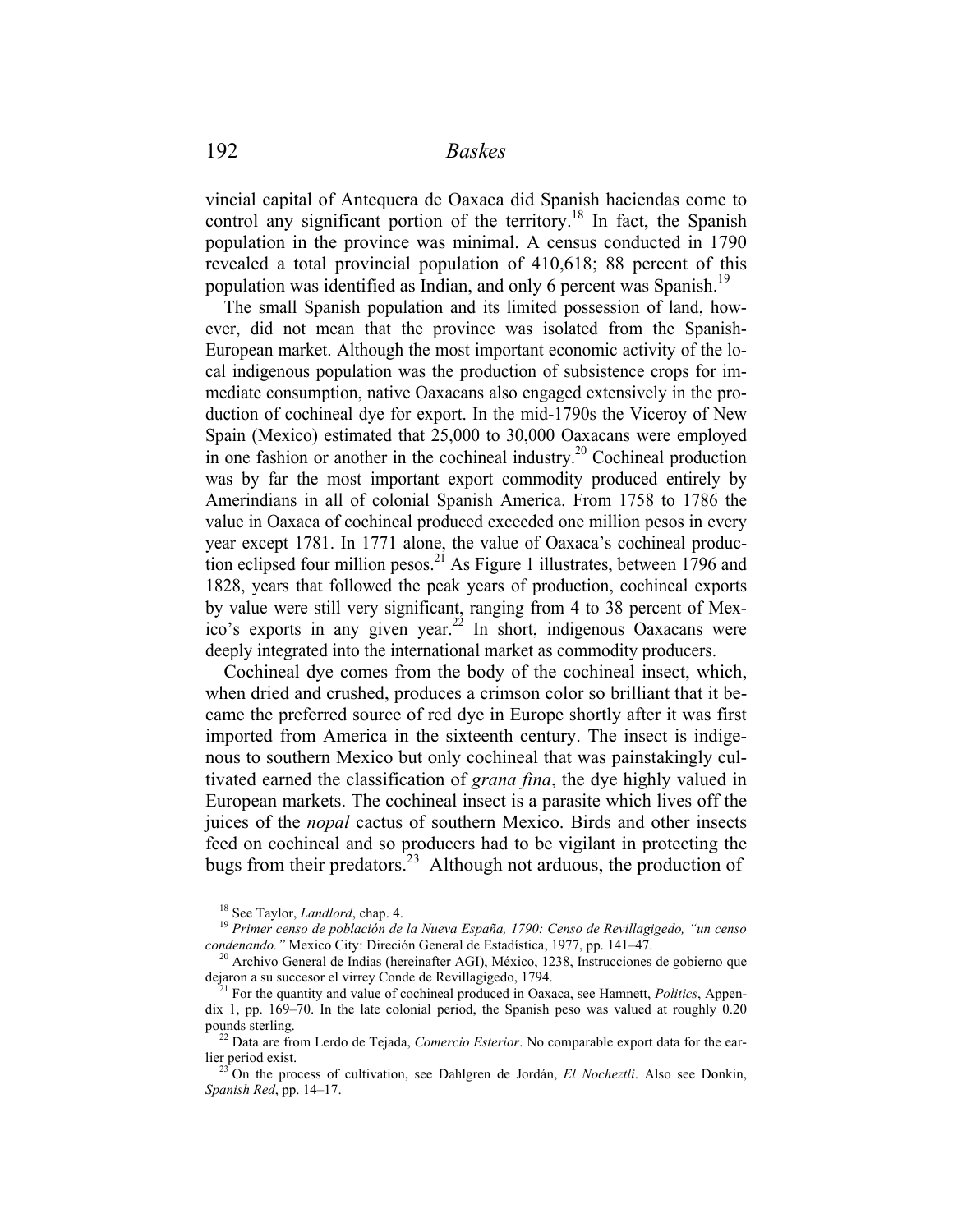

*Source*: Lerdo de Tejada, Comercio Esterior de México.

cochineal was very labor intensive. This latter characteristic served as a barrier to entry for larger scale producers; Spanish haciendas largely failed in their attempts to enter the production end of this industry.<sup>24</sup> Instead, cochineal production was monopolized by indigenous Oaxacans who produced the dyestuff in backyard cactus groves employing family labor.

 Whereas Indians dominated the production of cochineal, Spaniards played critical roles as financiers and exporters of the dyestuff. In fact, if it were not for the availability of financing, cochineal could not have been produced in bulk. Spaniards provided indigenous producers with cash advances against harvests with which to purchase inputs as well as smooth out consumption during the agricultural cycle.<sup>25</sup> The overwhelming majority of this financing was extended through the *repartimiento*. In the cochineal *repartimiento*, Spanish district magistrates, the *alcaldes mayores*, almost invariably advanced cochineal producers

<sup>24</sup> Donkin, *Spanish Red*, p. 13; and Hamnett, *Politics*, 57–61. The paltry amount collected in tithes from the Spanish producers of cochineal reveals how marginalized they were in the production end of the trade. AGEO, Real Intendencia I, Leg. 4, Exp. 43, Real provisión para que los cosecheros de grana paguen el diezmo a la santa iglesia, 1784. 25 Wright (*Old South*, p. 97) emphasizes the dependence that Southern sharecroppers had on

credit "if he wanted even minimal security for his family's needs for the coming year . . . ."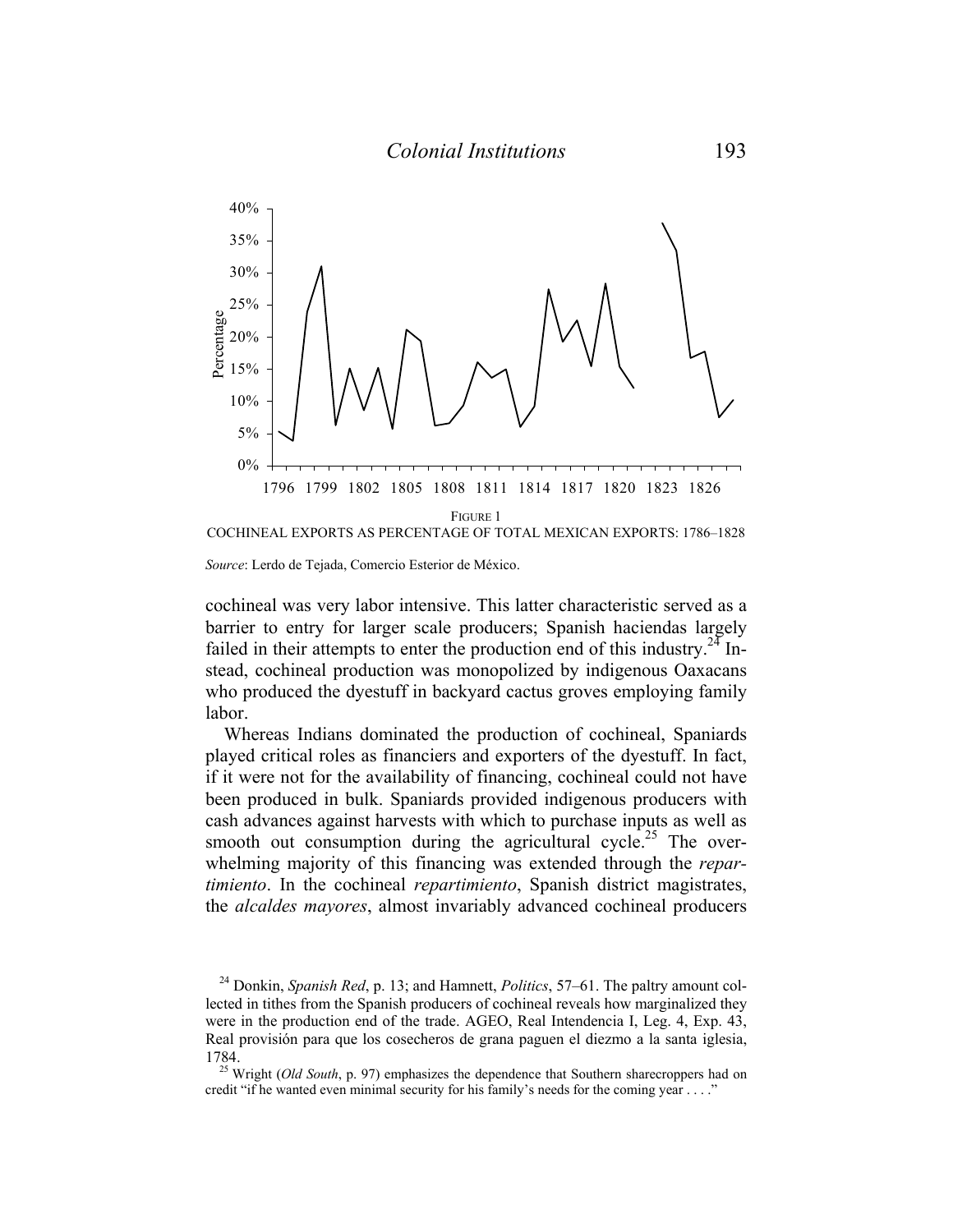12 *reales* (1.5 pesos) against the future delivery of each pound of cochineal.26 Such advances were referred to as *repartimientos*. 27

 The dependence of cochineal production on credit would have been an obstacle to cochineal production had not institutional adaptations overcome market imperfections and lowered transaction costs, exactly as the New Institutional Economics predicts. Cochineal production in colonial Oaxaca was characterized by several factors that made the provision of credit especially risky and costly. First, native Oaxacans exhibited very high rates of delay and default in the repayment of their debts. Second, the organization of production necessitated large numbers of very small loans. Last, the cross-cultural nature of Spanish-Indian trade introduced a great degree of uncertainty into the *repartimiento* transaction. Characteristics of the *repartimiento* helped to overcome these and other market imperfections, lowering perceived risk and reducing transaction costs. In short, these institutional adaptations made possible the provision of credit under highly risky colonial conditions.

#### OBSTACLES TO CREDIT AND INSTITUTIONAL ADAPTATIONS

### *Debtor Default, Political Power, and Contract Enforcement*

The greatest obstacle to financing cochineal production in colonial Oaxaca stemmed from the difficulty of enforcing contracts, ensuring timely repayment of loans. That the *repartimiento* was operated by colonial officials possessing judicial power to help in the collection of debts served to reduce, but not eradicate, this risk. Indigenous borrowers were often delinquent in closing their debts. In part, default was the inevitable result of the high level of crop failure owing to the extreme vulnerability of cochineal to inclement weather. An unexpected frost, not uncommon in the Oaxacan highlands where much of the dyestuff was produced, or even excessive wind and rain might be sufficient to destroy the entire harvest of cochineal insects fattening in the cactus grove.<sup>28</sup> Much more problematic, however, was the propensity of debtors to evade their creditors. When the Spanish officials or their assistants ventured to the indigenous villages at harvest time, they often faced great difficulties collecting the dyestuff owed to them. Sources

<sup>26</sup> See Chance, *Conquest*, pp. 103–11; Hamnett, *Politics*; and Baskes, *Indians*, pp. 98–109. The credit price of 12 *reales* per pound was nearly universal throughout the eighteenth century, a factor explained in what follows as a way for the officials to keep transaction costs low and to reduce the levels of uncertainty inherent in cross-cultural trade. 27 *Repartimientos* alternatively consisted of goods (especially large work animals) advanced

on credit and repayable in either coin or kind. 28 See Donkin, *Spanish Red*, p. 13.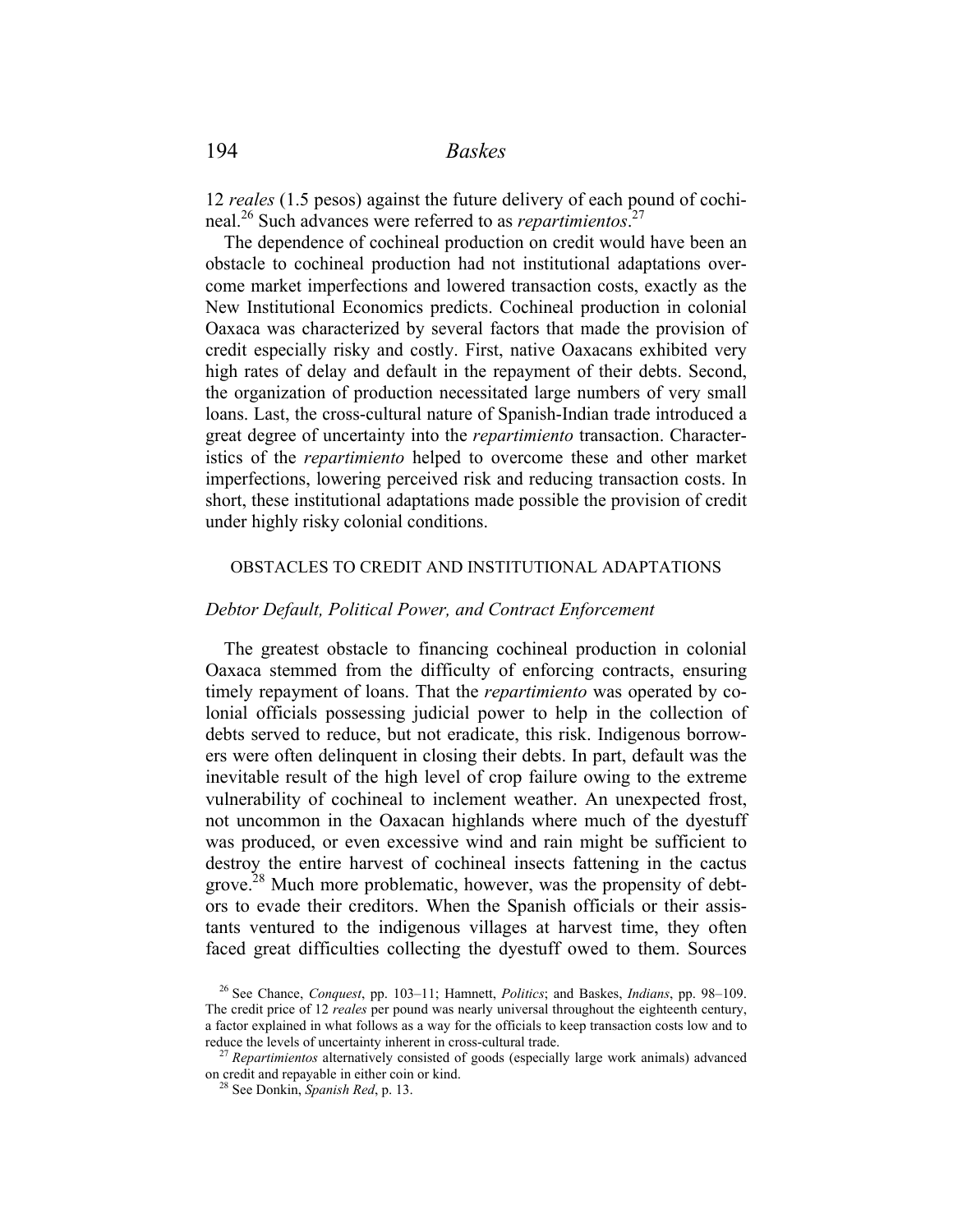rarely reveal why producers reneged on their debts. But that this was common is indisputable, if for no other reason than because of the multitude of surviving archival cases regarding such debts.<sup>29</sup> Certainly default reflected producer poverty, but simple foot dragging, trying to escape payment of debts, was undoubtedly common. The *alcaldes mayores* typically served five-year terms, at the end of which any debtors who had succeeded in not paying were likely to escape their obligations altogether. $30$ 

 Regardless of the reason, the difficulty of enforcing contracts in rural colonial Mexico was the primary reason that the *repartimiento* came into existence. The *repartimiento* was operated by magistrates vested with judicial power, which they could use to facilitate the enforcement of contracts. These powers enabled officials to collect their own debts at reasonable cost. Had it not been for this ability, the officials would not have made many of these loans and the quantities of cochineal produced would have been much lower.

 In 1752, in response to a questionnaire circulated by the Viceroy, the *alcaldes mayores* of Oaxaca's districts provided detailed reports on the operation of the *repartimiento*. Virtually all of the respondents commented on the extraordinary difficulty faced in the collection of debts. For instance, Don Nicolas de Mimiaga, the magistrate of the district encompassing Chichicapa y Zimatlán, noted the frequent need to refinance cochineal producers who could not pay on time, providing them additional *repartimiento* funds in the hope that they would cancel their entire debts in the following harvest. Despite all his efforts, he noted, inevitably some debtors fled, others died, and still others were simply insolvent. In summary, he exclaimed that "one gives thanks to God when the money is collected in two years." $31$ 

 Refinancing was rational when officials believed that default was the result of crop failure. The *alcalde mayor* could also arrest those who failed to pay their debts promptly, throwing them into the local jail in the hopes that incarceration would encourage them to fulfill contracted obligations.<sup>32</sup> Obviously such an approach was counter-productive

obisbado de Oaxaca - Informes de dos curas sobre repartimientos de Alcaldes Mayores.<br><sup>31</sup> Archivo General de la Nación (hereinafter AGN), Subdelegados, Tomo 34, 1752, Informes de curas y alcaldes mayores sobre el repartimi

 $32$  See, for example, AGN, Indios, Tomo 64, exp. 175, 1754, Que el alcalde mayor de la jurisdiccion del pueblo de Teozaqualco informe sobre la causa contra el indio Bernardo Martin que se encuentra en el carcel.

<sup>29</sup> The frequency of default is discussed in Hamnett, *Politics*, passim; Ouweneel, *Shadows*, pp. 172–86; and especially Baskes, *Indians*, chaps. 4, 6, and passim.<br><sup>30</sup> The priest of Ayoquesco noted that one way the Indians could escape their debts was to

hope that they avoided the debt collectors until the termination of the official's term in office. AGI, Audiencia de Mexico, Legajo 2588, 1784, Cordillera cuarta providencias de visita del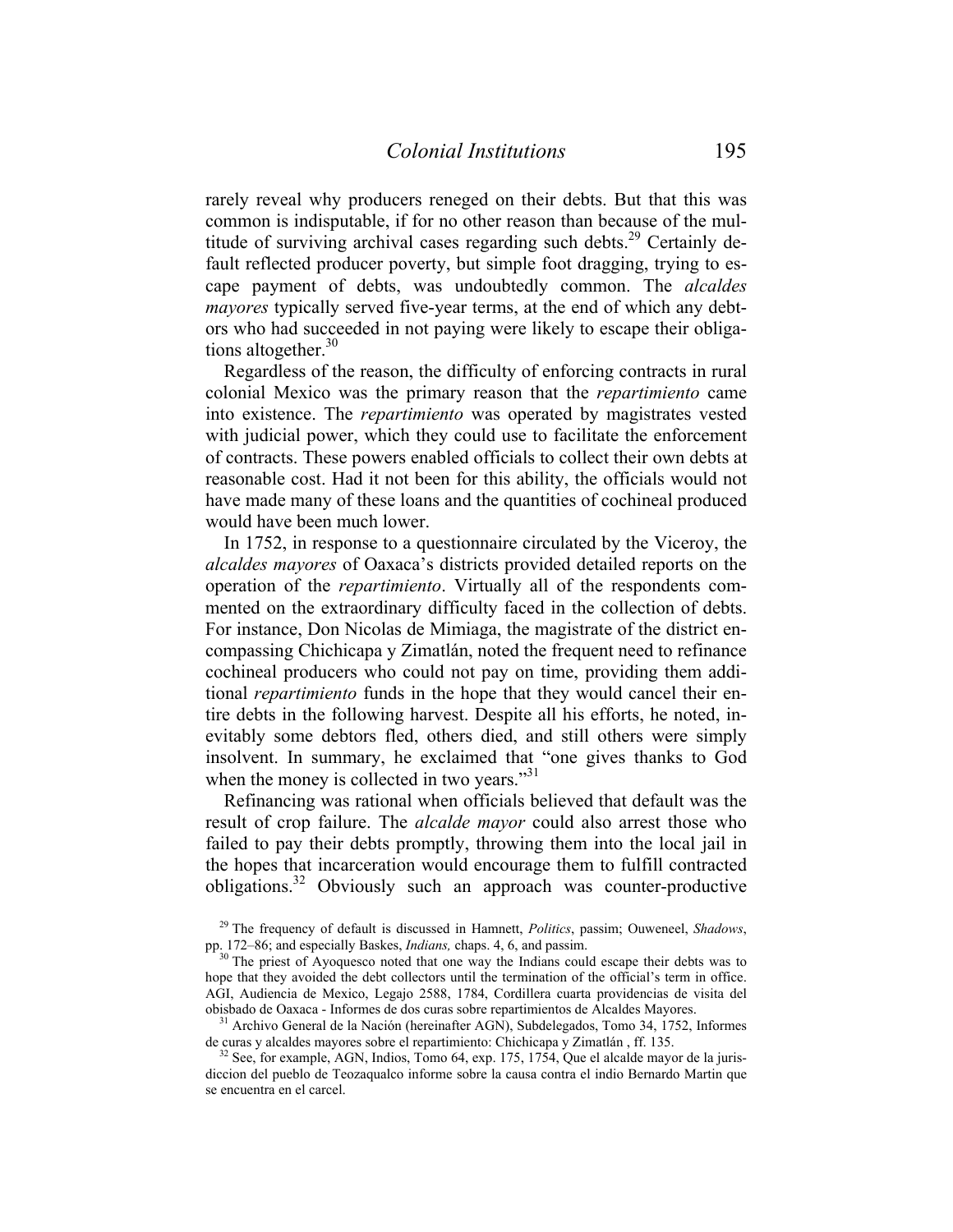unless the official truly believed the debtor to be deceitfully evading payment. In other cases the magistrates might embargo the belongings of the debtor in hopes of recovering his due. For example, when *repartimiento* debts were not cancelled promptly the *alcalde mayor* might seize draught animals, perhaps even beasts sold previously through the system. This occurred to Felipe Morales, an Indian widower from Santa Maria de la Asunción de Tlacolula, who issued a complaint that the district magistrate had arrested him and seized his property for nonpayment of a cochineal debt. The official, in turn, had sold some of Morales's cattle on credit to other villagers through the *repartimiento*, deducting the value of the cattle from Morales's debt.<sup>33</sup>

 Greater problems might arise when the Spanish official encountered large numbers of recalcitrant debtors. This occurred in the 1780s in the Oaxacan valley town of Ayoquesco when the producers tried to avoid paying their cochineal debts altogether by escaping to the hills whenever the magistrate's debt collectors arrived in town. For obvious reasons of efficiency, the collectors had customarily come to the village at certain religious holidays when most of the indigenous villagers were present. Some debtors, however, began avoiding the village at these times, so that they could evade fulfilling their obligations. This evasion grew more complicated, however, when the collectors began making surprise, unannounced trips to the village. The local priests, the source in this case, complained to the Crown that the debtors had responded by avoiding the village altogether, causing them to miss repeatedly their religious duties.<sup>34</sup>

 Although we do not know to what degree the official succeeded in collecting his debts from the villagers of Ayoquesco, the importance of judicial power in facilitating the enforcement of debts becomes clear from a different case involving an outgoing *alcalde mayor* of the cochineal rich district of Nexapa. The official, Don Faustino Manero, reached an agreement in March, 1765 with the newly appointed official, Don Gabriel Gutierres de Ruvalcava, in which the latter agreed to postpone for several months his occupancy of the post so that the former could collect the many cochineal *repartimiento* debts that remained outstanding. Manero paid Gutierres the very substantial sum of 10,000 pesos. It is clear that Manero believed that the office's judicial power would be instrumental in enabling his collection of debts.<sup>35</sup>

<sup>&</sup>lt;sup>33</sup> See AGEO, Real Intendencia de Oaxaca II, Leg. 2, Exp. 20, 1789, Un natural de Tlacolula contra el alcalde Mayor de Teotitlán del Valle.

<sup>&</sup>lt;sup>34</sup> AGI, Audiencia de México, Legajo 2588, 1784, Cordillera cuarta providencias de visita del obisbado de Oaxaca - Informes de dos curas sobre repartimientos de Alcaldes Mayores. 35 Archivo de Notarias de Oaxaca, (hereinafter ANO) Escribano Manuel Franco de Lara,

<sup>1765,</sup> ff. 83–92, 27 March, 1765.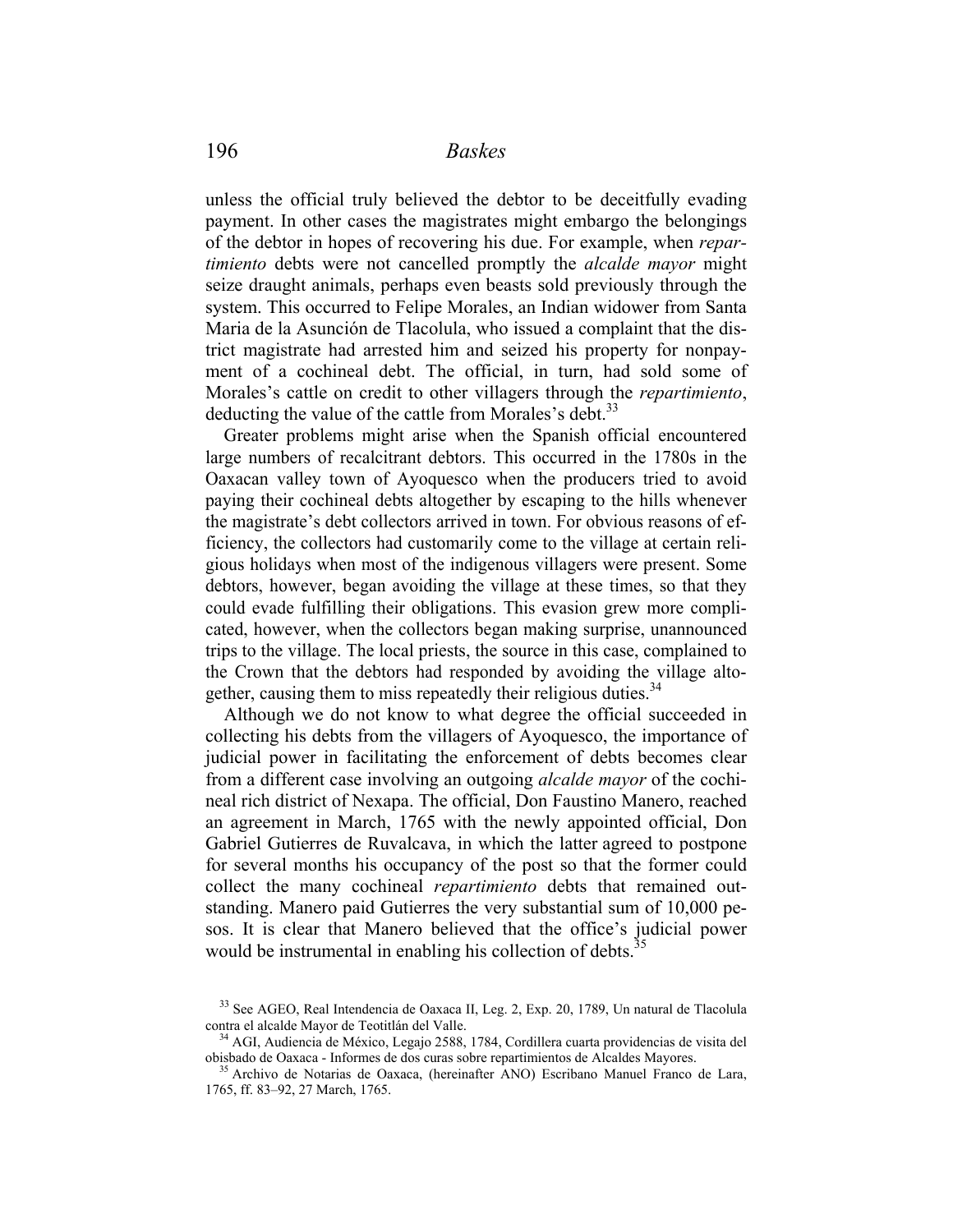The effectiveness of incarceration is reflected in a case from the 1780s in which the *alcalde mayor* of the northern Oaxacan district of Teotitlán del Camino contracted for cochineal with indigenous producer Bernardo Antonio. The official, as was customary, advanced Antonio money to be repaid in cochineal at harvest time. Several seasons passed, however, and Antonio failed to meet his obligations. Finally, the district magistrate ordered Antonio's arrest for noncompliance and this order motivated Antonio to pay the official most, but not all, of the cochineal he owed to him. In the end, Antonio took six years to pay, rather than one season, and did so in 18 separate partial payments. Had the magistrate not attempted to take Antonio into custody, it is likely that he would not have collected his debt at all. The official's ability to employ judicial power for his own business dealings gave him a degree of security that a private merchant would have lacked. It certainly was no guarantee, however, that he would collect all of his debts.<sup>36</sup>

 When called to answer why they had failed to fulfill their obligations and deliver cochineal at harvest, producers rarely admitted more than that they had lost their harvests. This was certainly common, but also clear is that debtors sometimes found it beneficial to delay payment. Cochineal *repartimiento* loans never accrued interest; instead creditors built their interest charges into the advance price, loaning less than the market price for cochineal. One advantage to this for creditors was that it reduced the complexity (and the transaction costs) of maintaining their portfolios. In addition, as the implicit rate on these loans always exceeded the Church's legal rate of 5 percent, this practice insulated the officials from charges of usury.<sup>37</sup> The consequence, however, was that debtors paid no financial penalty for paying late, although creditors sometimes made additional credit contingent on the cancellation of earlier obligations, and thus the officials bore most of the financial risk. $38$ The magistrates had a real incentive to monitor borrowers as best they could, especially because loans were almost always extended in coin and there was the very real risk that indigenous producers might spend their loans on immediate consumption rather than to finance production.

<sup>36</sup> AGEO, Real Intendencia de Oaxaca II, leg. 1, exp. 7, 1788, Natural de Teotilán del Camino contra su alcalde mayor sobre cuentas del repartimiento.<br><sup>37</sup> The charging of implicit interest to avoid accusations of usury was very common in Me-

dieval Europe as well. See the discussion of usury and its "loopholes" in Kohn, "Finance," pp. 9–12. Even with these precautions, the *alcaldes mayores* were the frequently accused of usury by Church officials. See, for example, the report of the Bishop of Oaxaca dated 20 July

 $38$  A good example is provided by the official of Teotitlán del Valle who in 1792 denied a peasant named Mateo Mendez another *repartimiento* until he first paid off an earlier debt in its entirety. AGEO, Real Intendencia de Oaxaca II, legajo 2, exp. 20, 1789, Un natural de Tlacolula contra el alcalde mayor de Teotitlán del Valle.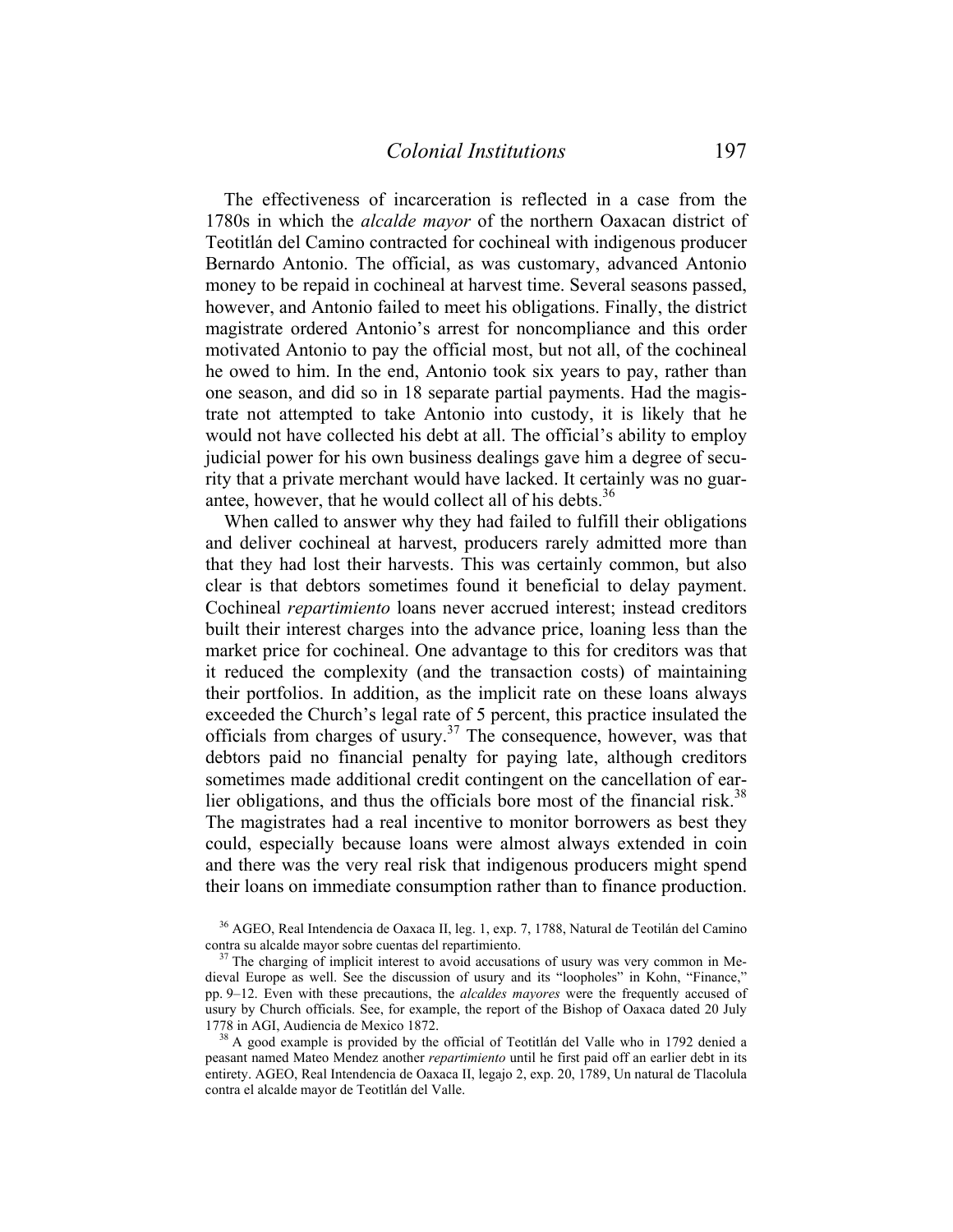But the sheer number of small loans in the typical official's portfolio coupled with the relative isolation of many of the villages meant that creditors could rarely keep track of most of their borrowers' actions, nor was it economically feasible to even try in most cases.<sup>39</sup>

 As the foregoing cases illustrate, and these are but a small sampling of the rich archival evidence, enforcing contracts for even the judicially empowered Spanish officials was challenging. One might be inclined, however, to dismiss these cases as merely anecdotal, not necessarily reflecting the normal conditions under which these creditors operated. Although district magistrates regularly commented on the poor debt repayment of the Indians, complaints could reflect the exaggerated bias of creditors towards their clientele. That these cases are not extraordinary, however, is suggested more globally by the surviving account ledgers of Francisco Rojas y Rocha who served as magistrate of the district of Teposcolula in the 1780s. Analysis of his cochineal *repartimientos* reveal that in February 1784, 70 percent of his outstanding loans were overdue; they had not been repaid a full year after they were extended. Of his total portfolio, 44 percent of the *repartimientos* had been extended more than two years earlier.<sup>40</sup> Twenty percent of his outstanding debts were from advances made more than three years earlier.<sup>41</sup> Perhaps this official's experiences were extreme, but the difficulty that he faced in collecting his debts was not unusual. One can only imagine how difficult a collection merchants without judicial power would have faced.

 One of the primary reasons that the *repartimiento* is conventionally seen as a coercive system is because it was operated by officials of the Crown who sometimes employed violent means in the enforcement of contracts.42 As one author succinctly states: the Spanish officials "succeeded because their political power allowed them to use coercion, rather than market forces, to get the local population, especially the Indian peasantry, to comply with their demands. Colonialism was thus an essential feature of commercial exchange, for market forces alone would not have resulted in the transfer of profits away from the peasants on the scale desired by the merchant class."<sup>43</sup> Another scholar notes:

<sup>&</sup>lt;sup>39</sup> On monitoring of borrowers, see Baskes, *Indians*, chap. 5.<br><sup>40</sup> Some of the official's records were unusable for this exercise because he had not recorded the dates that the loans had been extended.<br><sup>41</sup> See AGN, Archivo Histórico de Hacienda, Real Administración de Alcabalas, cajita no. 43,

<sup>1784. 42</sup> Violence figures largely in the archival sources on the *repartimiento* because very often cases that turned violent entered into the public sphere. If an indigenous debtor were thrown in jail, this would often lead to an investigation entailing the production of documentation. For each transaction that entered the public sphere, however, many hundreds were conducted without incident. 43 Patch, "Imperial Politics," p. 78.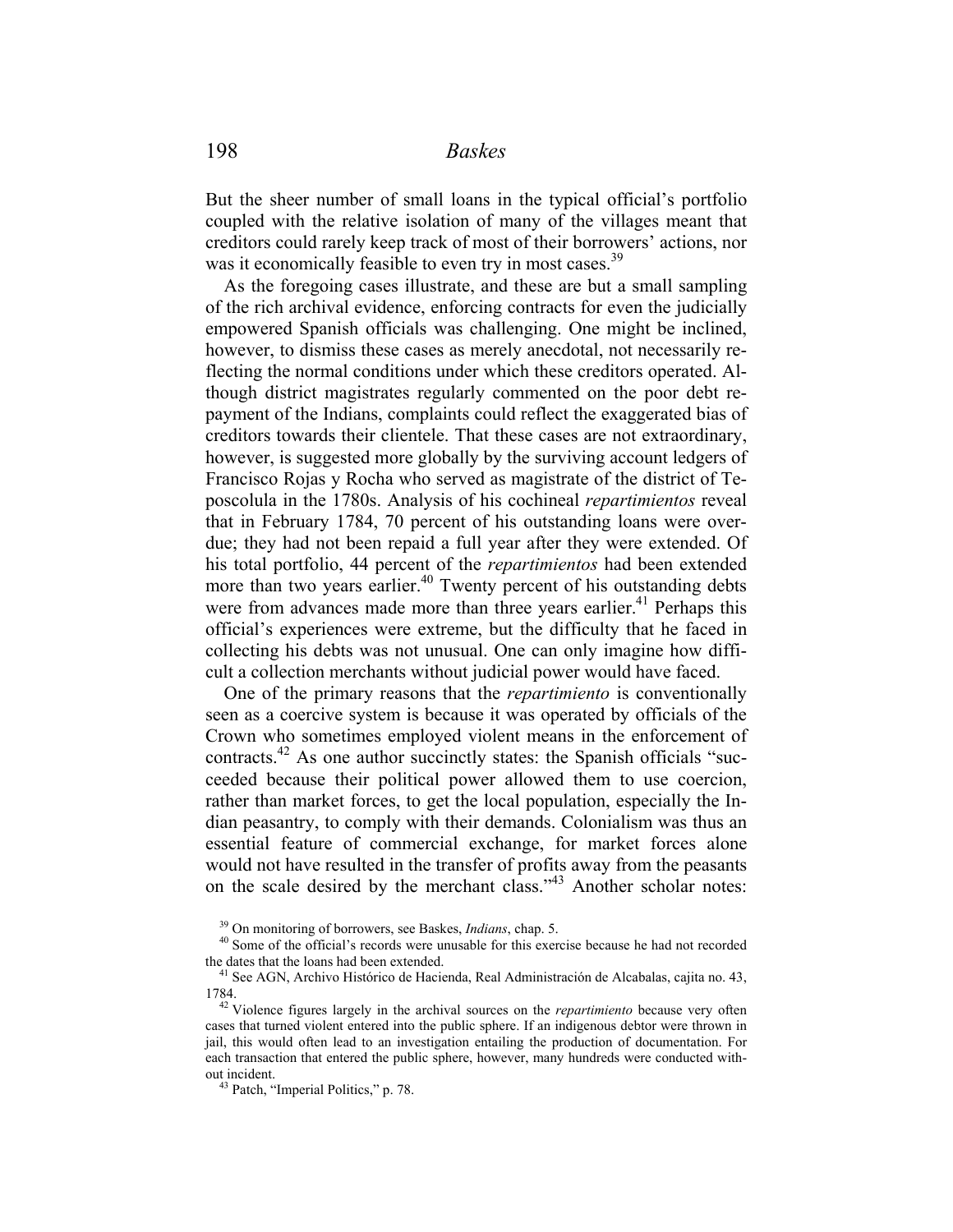"What characterizes this system . . . is that it operates through a mechanism of political coercion. The alcalde-merchant has extra-economic authority: judicial and political. The producer is obliged to buy from him . . . and to sell to him . . . at the rates . . . that he dictates . . . because of the control that he exercises."44

 These scholars are correct to identify the importance of the official's judicial power. But, they overstate its significance. Although the magistrates were usually able to force debtors to repay their *repartimiento* obligations, their coercive capacity was not adequate to coerce whole populations to produce a major export product unwillingly. Historians have convincingly demonstrated that the late colonial Spanish state was weak (both absolutely and comparatively), especially outside of the colonies' major cities, ports, and mines.<sup>45 It</sup> seems likely that the officials would have enjoyed adequate power from their offices to collect most debts entered into willfully, although even this was not without significant effort; it seems unlikely that they could (with the help of several assistants) have forced thousands to produce and consume against their interests and desires. This latter point is magnified when one considers that during much of the eighteenth century, the Crown frowned upon and even attempted to abolish the *repartimiento*. 46 In short, a weak crown only sometimes willing to support the *repartimiento* at all would have been inadequate to back effectively a system as coercive as historians have painted the *repartimiento*.

 But, again, the political power of the magistrates was critical, because it enabled them to collect difficult debts. To enforce contracts and collect *repartimiento* debts the district magistrates *did* use the power of their offices. The magistrates sometimes hauled recalcitrant debtors to jail, or seized their property in lieu of overdue cochineal debts. The officials' legal muscle gave them a decisive edge over private merchants and enabled them to provide credit in this highly risky environment. As the evidence has shown, however, even their judicial power was no guarantee that they could easily collect all of the cochineal *repartimiento* debts owed to them.

<sup>44</sup> Pastor, "El Repartimiento," p. 206.

<sup>&</sup>lt;sup>45</sup> For a direct discussion of this question see Coatsworth, "Limits." Coatsworth argues that the Spanish Crown was weak in comparison to other colonial powers of the era and was unable to project its power widely in rural Spanish America.

<sup>&</sup>lt;sup>46</sup> The Crown correctly recognized that the practice of *repartimiento* entailed a corruption of Crown power. Essentially, the *alcaldes mayores* were using Crown power in alliance with private merchants to promote their mutual economic benefit. In its attempts to reassert its power and authority in the colonies, the Crown attempted to abolish the *repartimiento* in 1786. On the attempts in Mexico see Hamnett, *Politics*; Brading, *Miners*, pp. 42–50, 80–92; Baskes, *Indians*, chap. 3; and MacLachlan, *Spain's Empire*, chap. 6.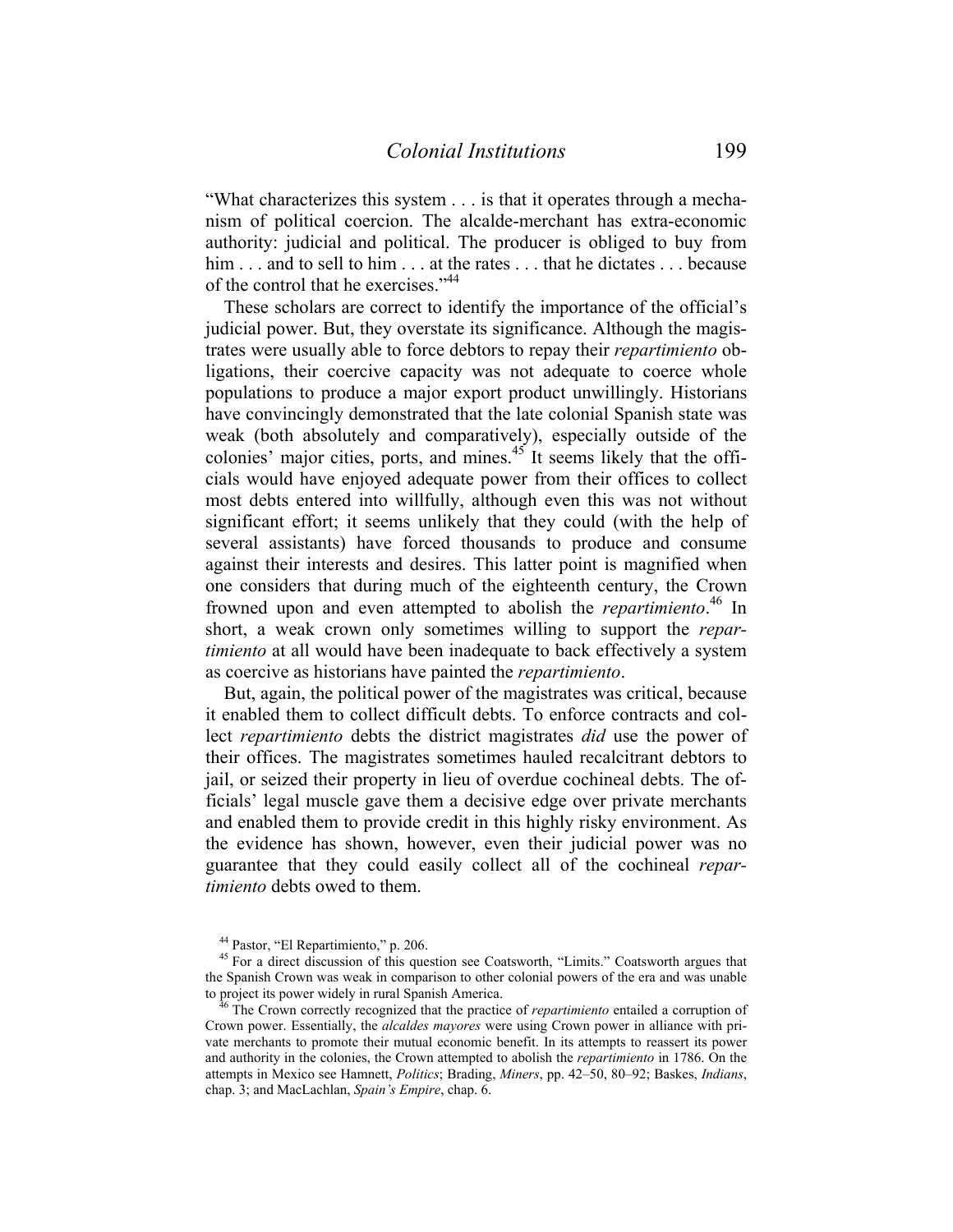Without the institution of *repartimiento*, Spanish-Indian trade would have been limited to commerce "*al contado*," in cash. High levels of debtor delay and default made credit provision so risky that private merchants never posed serious competition to the officials, largely choosing to avoid the extension of funds to poor rural folks. As was frequently echoed in the colonial era, only the *alcaldes mayores* could safely extend credit widely to the indigenous population because only they had the judicial power to collect the debts. In fact, the 1751 legalization by Royal Cedula of the *repartimiento* was justified on the premise that without the officials' administration of such loans, Indians would be deprived of financing altogether because "neither a merchant nor any other person can risk making such loans, nor wait such long terms with a collection so difficult and costly."47 Private merchants did sometimes loan funds to cochineal producers, but only to those with whom the merchants enjoyed some additional relationship, such as employer, which gave them both greater leverage to collect their debts and better information as to the producers' creditworthiness.<sup>48</sup>

 The example discussed previously regarding the payment made by the magistrate of the district of Nexapa to delay the end of his tenure makes clear how critical the authority of the post was in enforcing contracts. The official, Don Faustino Manero, clearly believed that as a private merchant he would not be able to collect many of his debts, demonstrating how important the *repartimiento* was to this commerce.<sup>49</sup>

 Although they avoided loaning funds to the Indians directly, Mexico's richest and most powerful merchants, the merchants of the Mexico City *Consulado* (merchant guild), found a way to overcome this obstacle by allying themselves with the Spanish magistrates, putting up tens of thousands of pesos per year to finance the magistrates' *repartimiento*  trade.50 The Mexico City merchants became partners with the officials because the latter could utilize the power of their offices to enforce contracts, to ensure (to the best of their ability) that debtors repaid the loans in a timely fashion. Formal legal proceedings would have been too costly and time consuming for the collection of small debts, and so private merchants largely shied away from the provision of credit to the

 $47$  Several copies of this decree appear in AGN, Subdelegados, Vol. 34, 1752.<br> $48$  See, for example, the cases of the several hacienda owners in Nexapa contained in AGEO, Real Int. I, Leg. 11, Exp. 24, 1799, Don Antonio de la Cantoella Santelizes, dueño de hacienda en Nexapa, se queja de los agravios cometidos por el subdelegado. Wright, *Old South*, pp. 97– 98 stresses the importance of established relationships between poor farmers and creditors. Sharecroppers returned repeatedly to the same lenders working hard to "develop a track record of reliability." 49 ANO, Escribano Manuel Franco de Lara, 1765, ff. 83–92, 27 March, 1765. 50 Hamnett, *Politics.*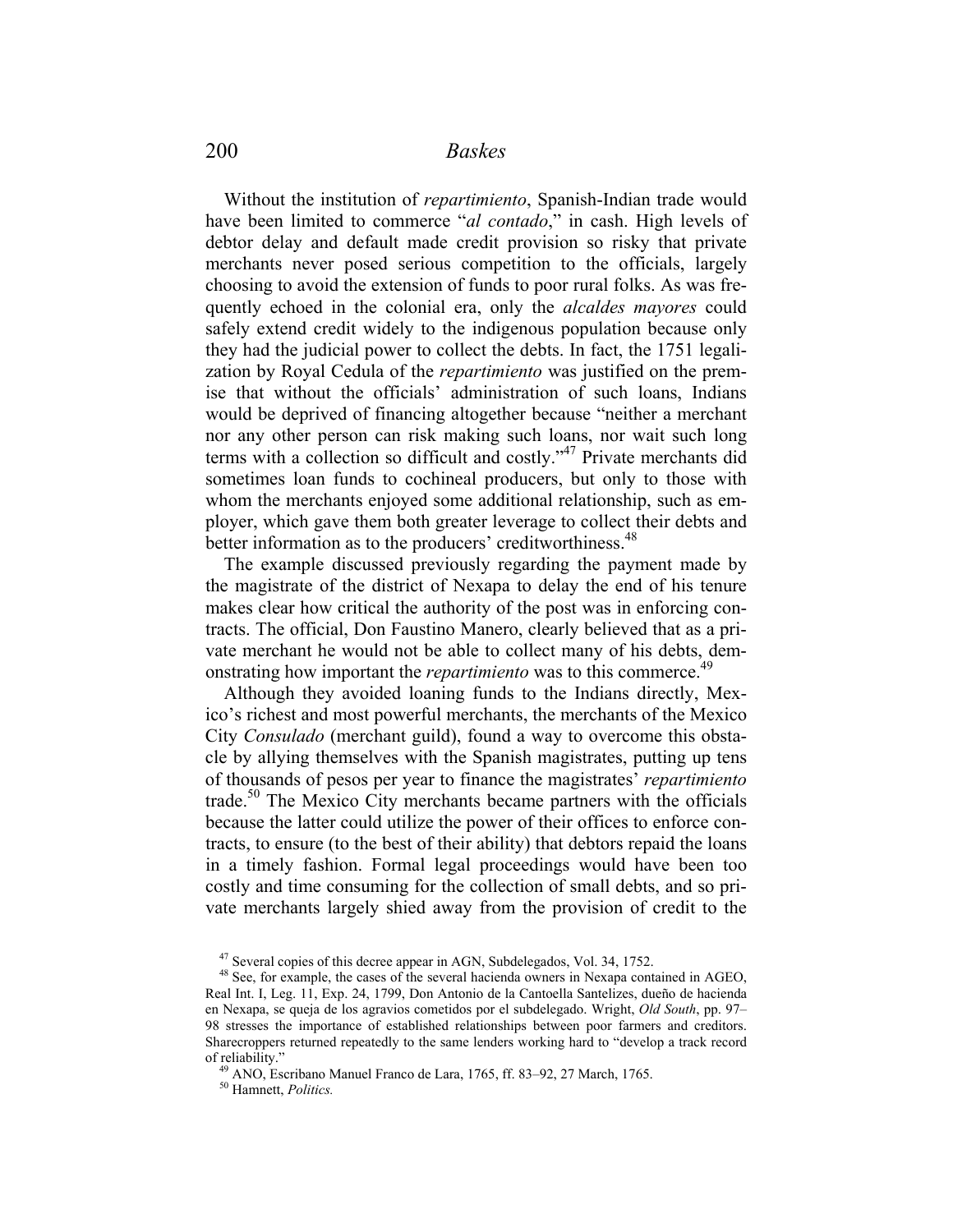poor. Because they lacked any mechanism to cheaply enforce contracts, merchants avoided the business of extending loans to poor rural Mexicans. These loans were perceived to be too risky. The *repartimiento*, however, was operated by officials who personally were vested with Crown authority to enforce contracts. The *repartimiento*, then, was an economic institution that served to make possible the extension of loans under otherwise excessively risky conditions. Even with judicial power, the loans were risky.

 Because of their unique ability to enforce contracts, the *alcaldes mayores* enjoyed a virtual monopoly on the extension of credit to the cochineal producers, a factor that explains the magistrates' centrality in the cochineal trade. During the late colonial period, however, modernizing reformers increasingly painted the officials' *repartimientos* as monopolistic barriers to free commerce, a depiction that modern historians have largely embraced. The most prominent colonial critic of the *repartimiento* was José de Gálvez who in 1765 was sent by the Crown to Mexico with the task of modernizing the bureaucracy and liberating trade. For Gálvez, the magistrates were guilty of "excessively enrich[ing] themselves with their monopolies. $151$ 

 In fact, the magistrates did, at times, attempt to exclude competition from the cochineal producing districts of Oaxaca, but such efforts were not likely designed to protect monopoly conditions.52 Prohibiting competition, probably unsuccessful in most cases, was instead part of the magistrates' efforts to guarantee compliance with contracts. The greatest risk posed by other merchants was not that the latter would undersell the *alcalde mayor*; few were even willing to extend credit to the indigenous producers. Instead, the competition, mainly peddlers, threatened to purchase freshly harvested cochineal from the Indians that the latter were required to deliver to the officials in cancellation of their *repartimiento* advances. Peddlers enticed Indian producers to sell them their finished dye and claim insolvency when the official came to collect.

 Normally, producers were reluctant to cheat the *alcalde mayor* and divert their cochineal to the "open market." In some years, however, the market price of cochineal rose to such high levels that reneging on their obligations grew especially tempting. In such years, some indigenous producers seemed willing to risk the wrath of the Spanish officials, selling their output to the traveling merchants and claiming later that they had lost their harvests. According to the 1769 report of the district mag-

<sup>&</sup>lt;sup>51</sup> AGI, Indiferente General 1713, Informe y plan de intendencias para el reino de Nueva España, 1768. Galvez's 1768 proposal was put largely into effect in 1786.

 $^{52}$  See, for example, the complaint of the peddler Juan Fernando Herrera in AGEO, Alcaldías Mayores, Legajo 34, expediente 14, 1774.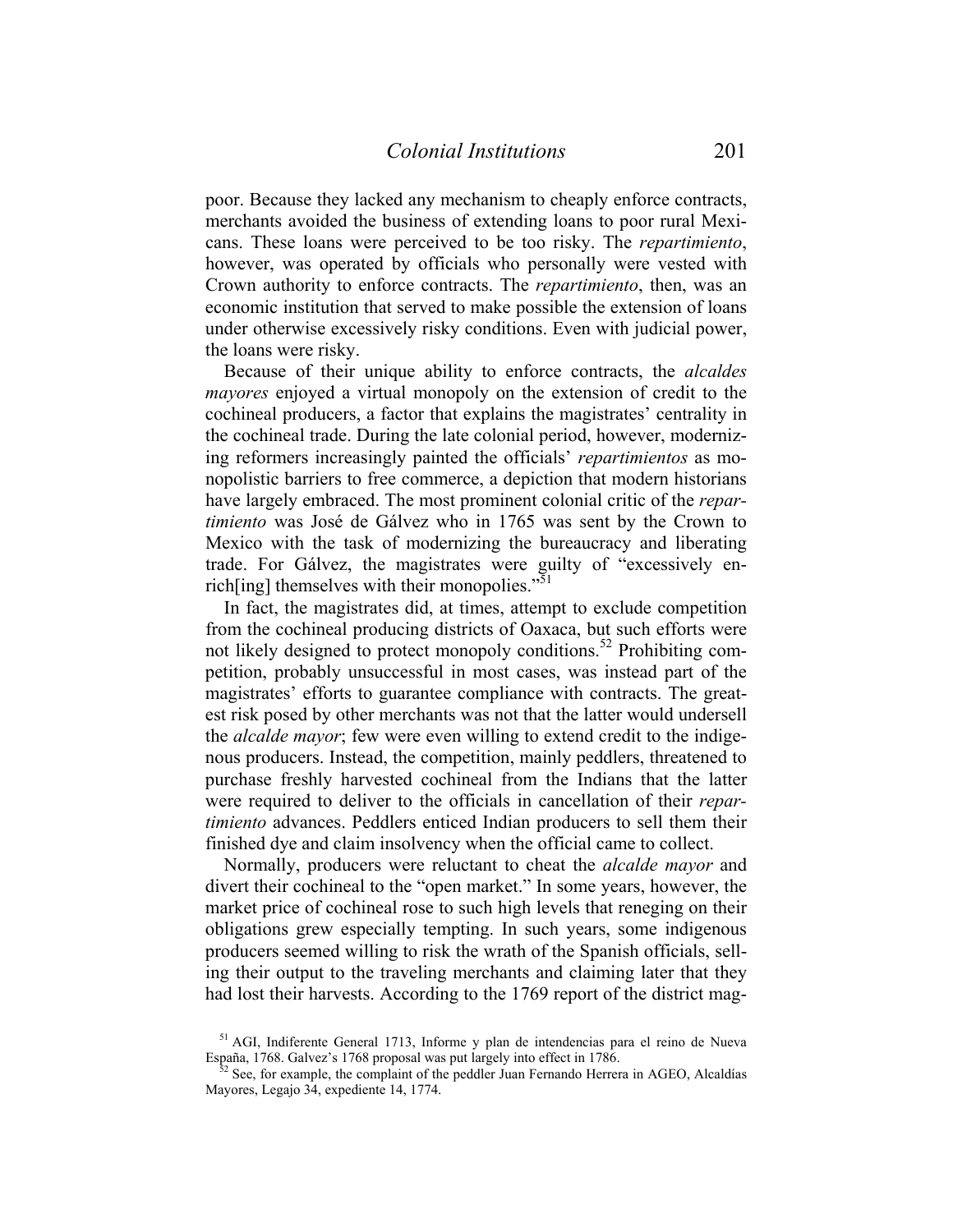istrate of Villa Alta, Don José Molina y Sandoval, indigenous producers were much more likely to default when market prices rose substantially above the *repartimiento* price. In that very year, Molina had arrived at harvest time to collect the cochineal owed to him, but producers claimed that they had lost their cochineal and could not repay him until the following harvest. Whereas some probably had told the truth, others, according to Molina, had taken advantage of the currently elevated price of 24 *reales* (3 pesos) to sell their output at the regional markets, knowing that prices would probably be lower by the following harvest when they would repay the official.<sup>53</sup> By evading payment the indigenous producers were acting rationally, if not honestly, by choosing to sell their dyestuff in the "open market" at market prices, and to deliver cochineal to the magistrate only when the price had returned to more normal levels. The exclusionary tactics of the *alcaldes mayores* were designed to prevent such reneging of debts. The large size of their districts, the shrewdness of the peddlers, and the complicity of the producers undoubtedly made exclusion an impossible task.

 It is worth noting that the *alcaldes mayores* also purchased cochineal in the "open market," paying market prices in coin for already harvested cochineal, prices that were sometimes greatly in excess of the fixed *repartimiento* credit price.<sup>54</sup> In the *repartimiento*, however, the officials endured considerable risk and so they naturally obtained the dyestuff at a discount.

 Convinced that the magistrates impeded trade and that the abolition of the *repartimiento* would expand commerce accordingly, José Gálvez's master plan of reform, the *Real Ordenanza de Intendentes*, was finally introduced in 1786. The most important, and controversial, piece of legislation was Article Twelve, which abolished the practice of *repartimientos*. 55

 The authors of Article Twelve envisioned that with the end of *repartimientos* Indians would be "free to trade wherever and with whomever it suits them."56 And, according to Gálvez, "plentiful were the subjects dealing in the same goods and items as those that the *alcaldes mayores*  provided."<sup>57</sup> The reality, however, was different. Consistent with the ar-

<sup>53</sup> Archivo Judicial de Villa Alta (hereinafter AJVA), Civil, legajo 328, 1770. For similar complaints by district magistrates see AGN, Vol. 34. p. 119, 1752; AGI, Audiencia de México

<sup>1872, 1777.&</sup>lt;br> $54$  Several sources suggest that the officials obtained about a third of their cochineal through market purchases of finished cochineal. See Baskes, *Indians*, p. 129.<br><sup>55</sup> An English language translation of Article Twelve is contained in Fisher, Intendant *System*,

p. 108. 56 Ibid., p. 108.

<sup>57</sup> AGI, Indiferente General 1713, Informe y plan de intendencias para el reino de Nueva España, 1768.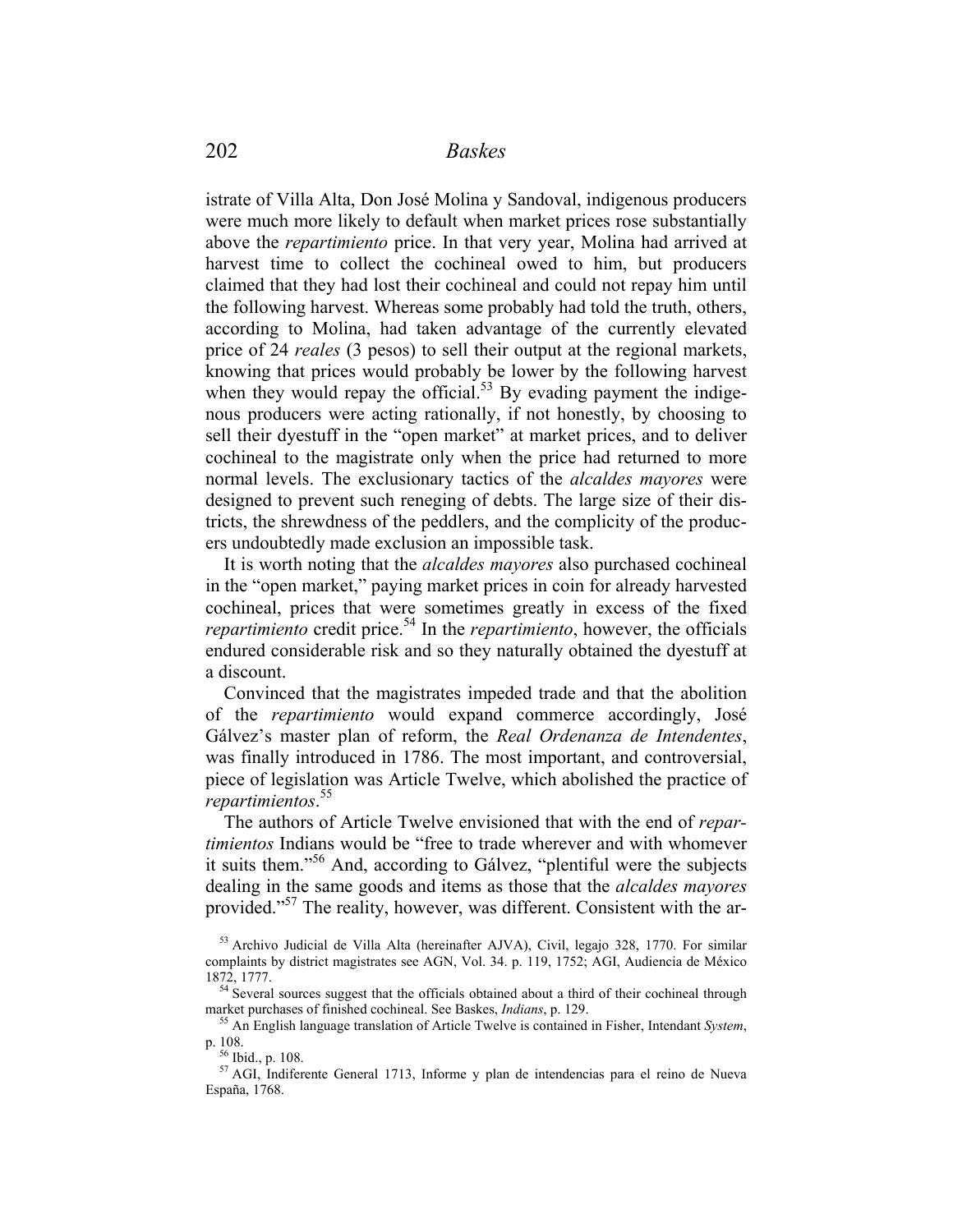gument put forth in this article, the end of the *repartimiento* spelled the virtual termination of credit in the countryside. Eight years after the implementation of Article Twelve, the frustrated Viceroy of New Spain affirmed that the "greatest blow that the internal commerce of this Kingdom has suffered in these times has been the lack of available financing which the Indians need."<sup>58</sup> The Viceroy attributed the credit crunch to Article Twelve having "been interpreted in a most rigorous fashion, prohibiting all sales on credit," when the King had intended that the prohibition only apply to the justices, not to other merchants.<sup>59</sup> Last, the Viceroy counseled, "this shackle removed, the Kingdom will be fomented in general and especially the hapless poor."<sup>60</sup> The Viceroy saw the restoration of the *repartimientos* (ideally in the hands of private merchants) as the key to resurrecting Mexico's depressed rural economy. In fact, as the Viceroy knew perfectly well, there had been some resurgence of the *repartimiento* owing to some Crown officials audaciously breaking the law and issuing loans to the Indians. Clearly sidestepping the question of their legality, the Viceroy optimistically noted that the Indians had "already started to breathe owing to some *repartimientos* that have been made in recent years."<sup>61</sup>

 The abolition of the *repartimiento*, among other factors, contributed to the decline of cochineal production after 1786. Reformers had expected private merchants to supply credit to the Indians in the absence of the *alcaldes mayores*' *repartimientos*. Without the security to collect debts safely and cheaply, however, private capital refused to fill the void. With the abolition of this institutional arrangement, enforcement of contracts became too difficult and costly.

#### *Loan Size and Cross-Cultural Trade*

One of the central purposes of economic institutions, according to the New Institutional Economists, is to reduce the costs of doing business, as institutions "determine transaction and transformation costs and hence the profitability and feasibility of engaging in economic activity."62 The ability of the *repartimiento* to minimize transaction costs was especially critical given the large number of small loans that were necessary to finance cochineal production. This potential obstacle was all the more profound owing to the linguistic and cultural divide that

<sup>58</sup> AGI México 1238 Instrucciones de gobierno que dejaron a su succesor el virrey Conde de Revillagigedo, paragraph 456, 1794. 59 Ibid., paragraphs 458–59, 1794.

<sup>60</sup> Ibid., paragraph 460, 1794.

<sup>61</sup> Ibid., paragraph 460, 1794.

<sup>62</sup> North, *Institutions,* p. 118.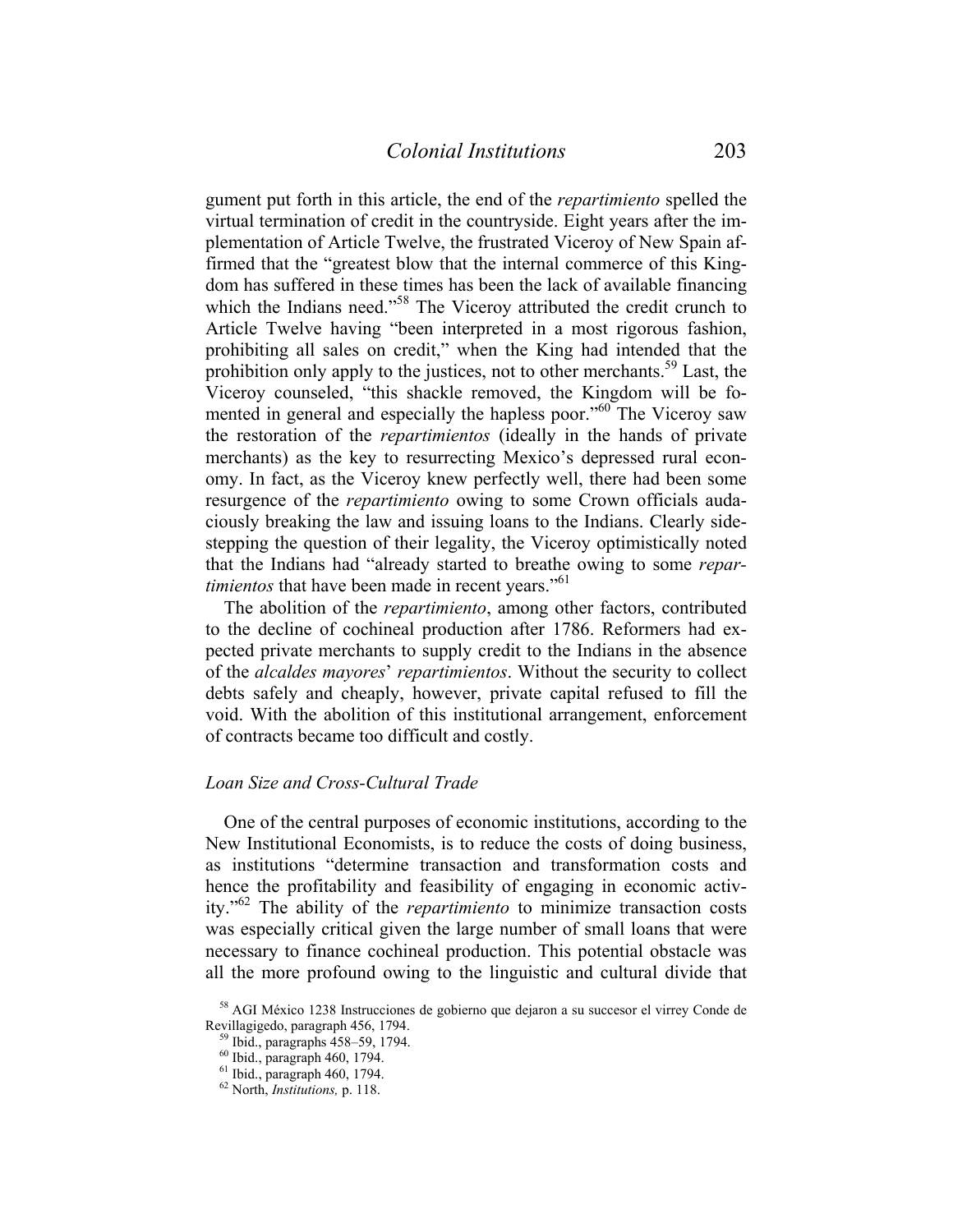separated Spanish lender from indigenous borrower. Peculiar characteristics of the *repartimiento* served to reduce these impediments, lower transaction costs, and lessen perceived uncertainty and risk.

 Throughout the province of Oaxaca, tens of thousands of indigenous producers cultivated cochineal in backyard cactus groves. Although total production was substantial, few produced more than a couple of pounds per year. This necessitated the annual extension of thousands of small loans, few of which amounted to much by themselves. The districts in which the Spanish officials operated ranged from several that had populations under 10,000 in 1790 to Villa Alta, the province's largest district, with a population of nearly 60,000 indigenous people spread over an enormous area.63 The magistrates' assistants, known as *tenientes*, lieutenants, ventured out to the Indian villages of their districts and distributed money to the cochineal producers against cochineal to be delivered at harvest time. From the perspective of the creditors, typical loans were small; analysis of surviving ledgers shows an average loan to an individual producer was nine pesos for the future delivery of six pounds of cochineal.<sup>64</sup> From the perspective of the indigenous recipients, however, nine pesos was a substantial sum. It equaled the wages of roughly 36 to 48 days' labor in a Spanish enterprise, given the typical colonial wage rate of 1.5 to 2 *reales* per day (8 *reales* = 1 peso).

 The small size of most loans required that the *alcaldes mayores* assemble a large number of clients, if the business were to be worth his while. But, the need to provide so many small loans also meant that the official faced the danger of seeing much of his potential gain erased by a multitude of transaction costs. One of the more unusual characteristics of the cochineal *repartimiento* addressed this problem and reduced transaction costs to a more tolerable level. With few exceptions, during the entire period 1750 to 1821, *repartimiento* loans were provided at the

 $63$  An argument could be made that the officials enjoyed, to some degree, a territorial monopoly similar to that described by Ransom and Sutch. Distant from colonial centers where most moneyed Spaniards resided, districts such as Villa Alta were simply beyond the reach of most potential creditors. The costs of doing business in such a distant and remote district would have been prohibitive, and this granted a monopoly to the district officials. Although there is some credibility to the application of this model here, I believe that the greatest barrier of entry was the obstacle to enforcing contracts faced by all but the magistrates. Distance would not have been a barrier to merchants willing to reside in the district or employ an agent to do so. And, the size of potential business was not so limited as to preclude attracting several merchants. On the

model of territorial monopoly see Ransom and Sutch, *One Kind of Freedom*, pp. 132–37.<br><sup>64</sup> See AGN Civil vol. 302, 1766, *primera parte, Cuaderno de las* cuentas, pp. 21–46; AGN Civil vol. 284, 1777–78, exp. 6. ff. 19v–24; AGN, Tierras, vol. 1037, 1777, exp. 1, ff. 212–13; AGN, Real Hacienda, Administración general de alcabalas, cajita 43, ff. 1–37, 1784; AGEO, Real Intendencia de Oaxaca II, leg. 40, exp. 24, 1811. For a lengthier analysis of these records, see Baskes, *Indianss*, pp. 23–25.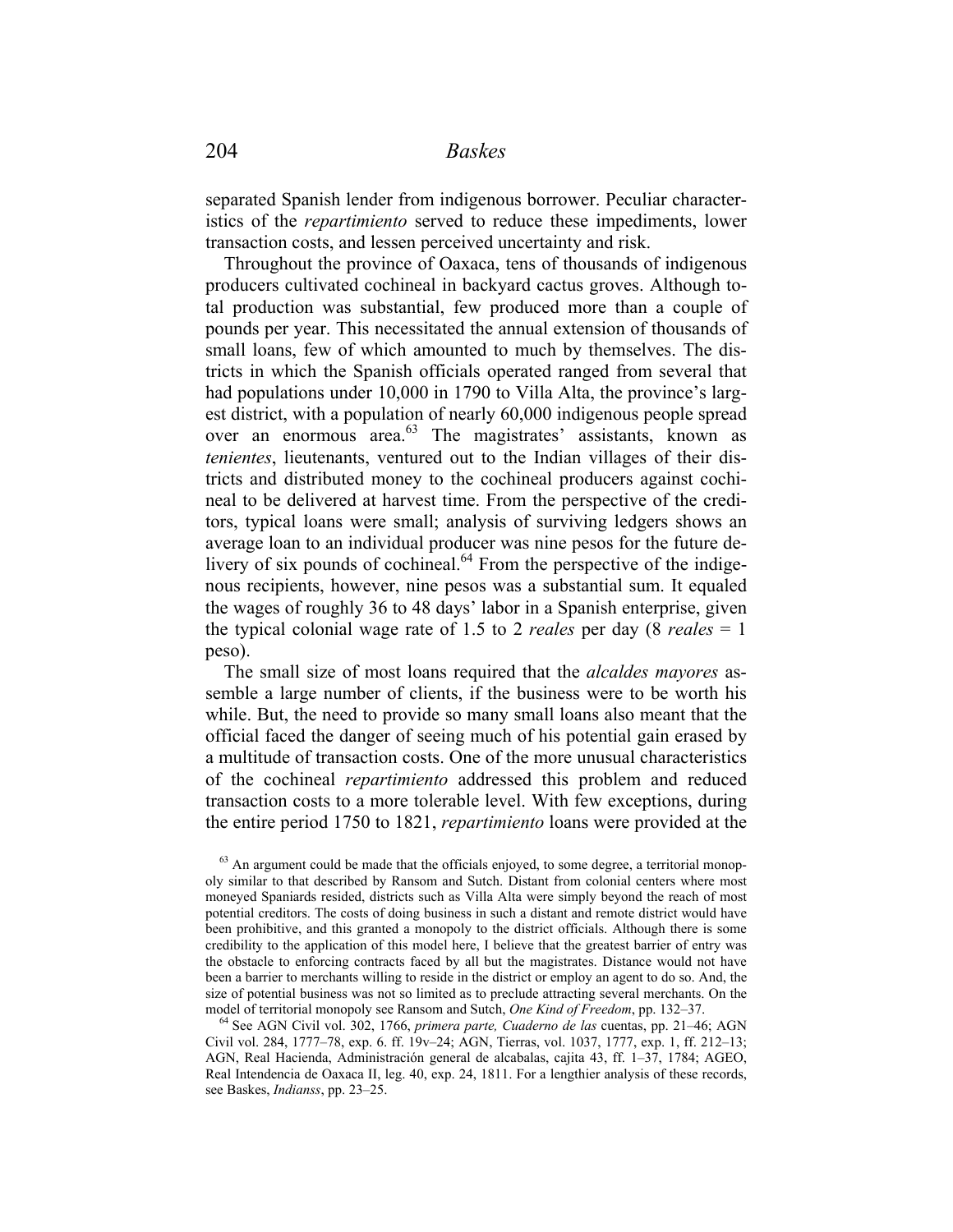stable rate of 12 *reales* (1.5 pesos) advanced for each pound of cochineal due at harvest time.<sup>65</sup> This rate remained stable despite a market price that fluctuated with changing market conditions. One consequence of this loan rate stability was that the implicit interest rate fluctuated with little relation to changing risk or availability of funds. Rather the return realized by creditors (discounting differences in ability to collect) depended on the difference between 1.5 pesos and the market price per pound. In some years the magistrates could sell the cochineal collected in the *repartimiento* for much more than in other years.

 The stability of the cochineal *repartimiento* price seems odd at first glance. This apparent oddity, however, makes sense when one interprets the *repartimiento* as an institution adapted to the specific conditions of this colonial trade. First, the need to make thousands of small unsecured loans meant that the officials benefited by avoiding the need to negotiate each and every loan. In addition, "loan contracts" were verbal, not written, and so both parties benefited from the clarity provided by stable terms. In the cochineal *repartimiento* virtually every single loan had identical terms, terms universally recognized and accepted. Producers understood that they were required to deliver one pound of dyestuff for each 12 *reales* advanced to them. Had the Spanish district magistrates needed to haggle over the terms with each of his thousands of clients, the cost of transacting would have been prohibitive. The beauty of the *repartimiento* was that the parties only needed to establish a loan amount, not the terms of the loan. By keeping his transaction costs down, the *alcalde mayor* could operate his business more profitably. Although the fluctuating market price meant that some of the official's loans were less profitable than others, keeping transaction costs low probably more than compensated him for charging lower implicit interest on some of the transactions.

 But price stability in the *repartimiento* was even more critical in reducing the uncertainty inherent in cross-cultural trade. Trade between Spaniards and Indians involved exchange between people of two different cultures and languages, and this introduced uncertainties into what was already a very risky business. Spaniards and Indians in colonial Mexico were predisposed not to trust the "unpredictable" behavior of the "other." This cross cultural uncertainty was magnified in the *repar-*

<sup>65</sup> Virtually every informed observer of the cochineal *repartimiento* commented on the nearly universal practice of loaning 12 *reales* per pound of cochineal. The surviving records all indicate that deviation from this rate was unusual. The only exception to this rule was the universal practice of extending ten *reales* per pound in the coastal province of Xicayan. This lower rate probably reflected the greater isolation of Xicayan, an inaccessibility that raised the costs of transportation to markets. So regularized was this rate that one historian referred to it as the "12 real standard." See Chance, *Conquest*, p. 106.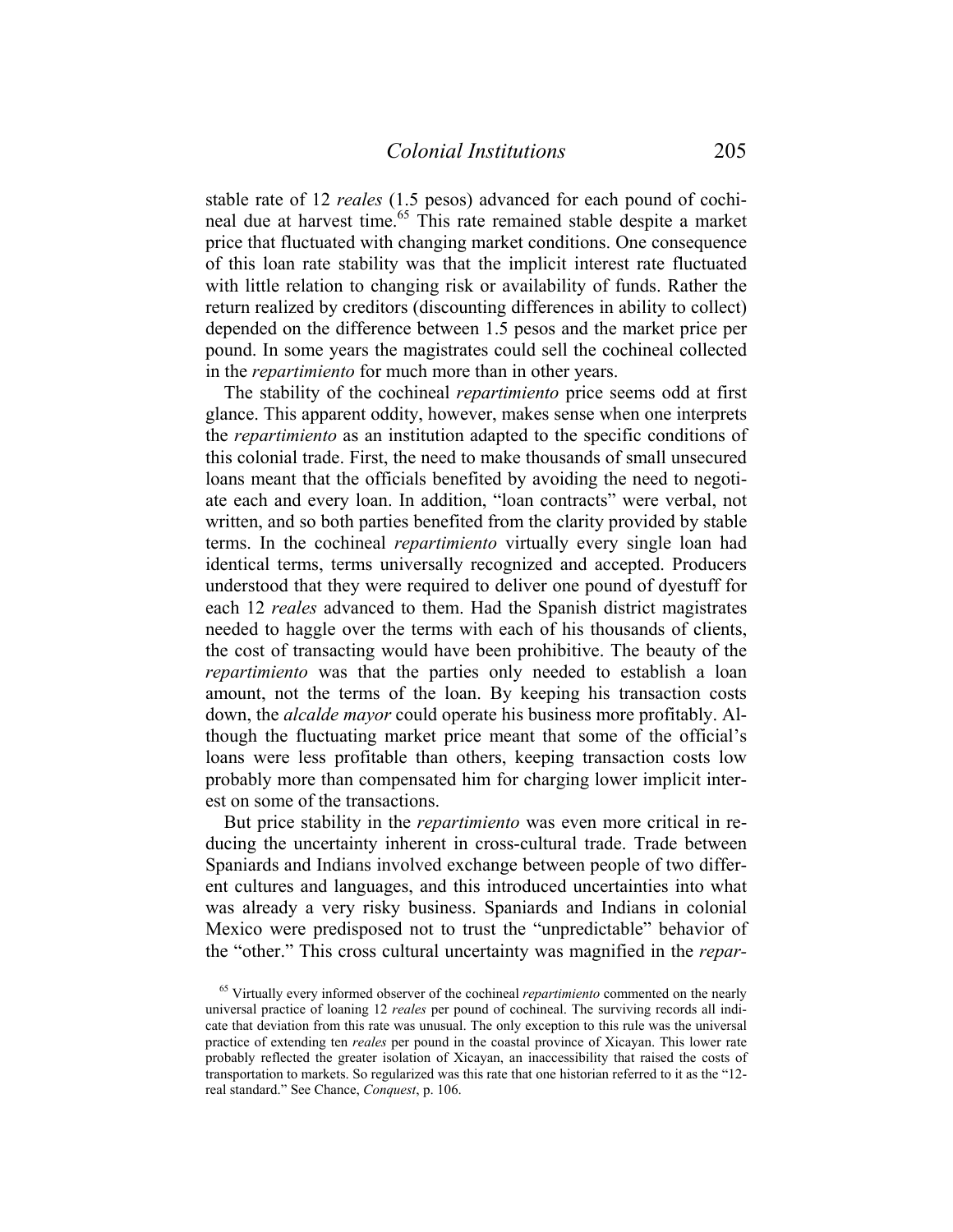*timiento* because this system entailed the provision of credit; the parties to the transaction needed to trust one another for the duration of the  $\frac{1}{2}$ loan.<sup>66</sup>

 Writing about cross-cultural trade, Philip Curtin has suggested that "problems in cross-cultural understanding in general have meant that cross-trade has almost always been carried out through special institutional arrangements to help guarantee the mutual security of the two sides."67 The standardization of the *repartimiento* reduced both uncertainty and the potential for conflict. The terms of the *repartimiento* came to be universally recognized and viewed as legitimate, and this reduced the likelihood of the terms being disputed. The language employed by both sides of the contract is illustrative; in 1808, for example, Juan José Benítes, an indigenous cochineal producer from the town of San Mateo Sindihui in the Mixteca Alta, noted that the loan rate of 12 *reales* per pound of cochineal "has always been customary."<sup>68</sup> In 1798 the magistrate of the district of Miahuatlán claimed that the standard rate of 12 *reales* per pound was "stipulated and agreed upon by immemorial custom."<sup>69</sup> In eighteenth-century Oaxaca, these terms came to be seen as legitimate, even though they seem peculiar to the modern eye.

 In several years the market price of cochineal dipped too low to allow the Spanish official to profitably advance 12 *reales* per pound. Several cases exist in which Indian producers accustomed to receiving 12 *reales* accepted (presumably out of need) a lower rate. The indigenous producers of Nexapa took cochineal *repartimientos* at ten *reales* per pound in 1798 because their district magistrate refused them the customary 12 insisting that the price of dye was too depressed. At harvest time, however, the producers demanded an additional two *reales* per pound because, as they argued, the market price had rebounded.<sup>70</sup> In still another case dating from 1779, the Indians of the district of Teotitlán del Camino reluctantly accepted advances of nine *reales* per pound because the district magistrate, Don Luis Frejomil, refused to give them more

<sup>66</sup> The word "credit" derives from the Latin *credere*, to believe, indicating the centrality of trust embedded in the transaction. See Wright, *Old South*, p. 97. Much of Wright's discussion involves the extension of credit to poor black farmers and he notes "for blacks, it took an extra measure of proof even to gain the creditworthiness implicit in their accumulated wealth" (p. 100). White creditors of the postemancipation American south were predisposed to distrust black borrowers much as the Spanish *alcaldes mayores* distrusted the indigenous borrowers in colonial Mexico. Cultural or racial biases introduced obstacles to trade on credit.<br><sup>67</sup> Curtin, *Cross Cultural Trade*, p. 1.<br><sup>68</sup> AGEO, Real Intendencia de Oaxaca II, Leg. 13, exp. 2, 1810.<br><sup>69</sup> Archivo Histórico del Mun

Juicio criminal contra Don Fausto Corres, subdelegado de Miahuatlán, sobre injustos repartimientos y otros excesos, Oaxaca, 1798.<br><sup>70</sup> AGEO, Real Intendencia de Oaxaca II, Leg. 6, exp. 17, 1801.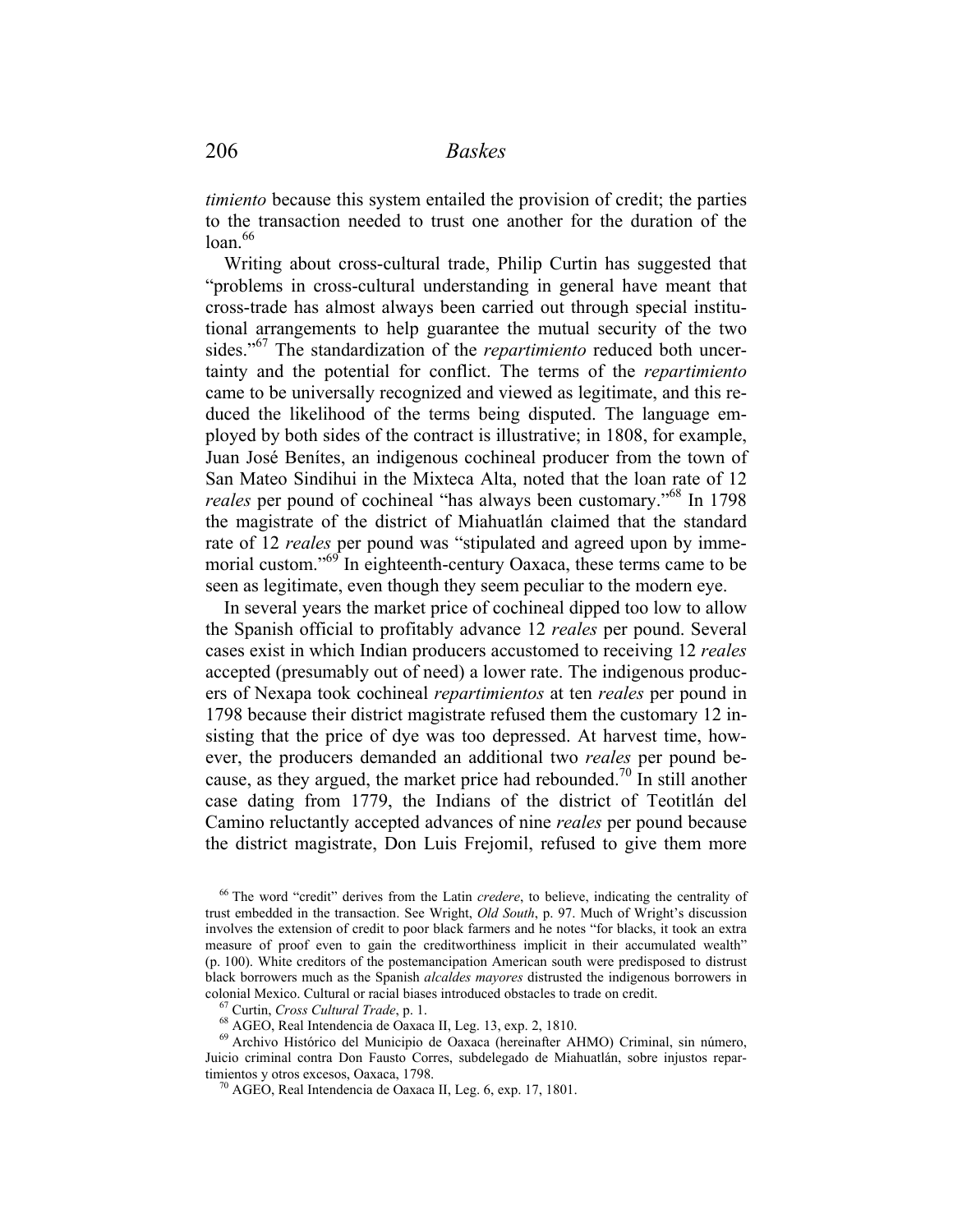owing to the "guerilla," the war.<sup>71</sup> But when the harvest arrived, the producers balked, and refused to pay at any rate lower than 12 per pound. As the conflict escalated, the *Real Audiencia* (Mexico's highest court) interceded and forced the Spanish official to accept the "customary" rate of 12 *reales* per pound.72 This standard rate, then, was not only viewed as legitimate by the Indians but even helped them to defend their interests. Everyone knew what the customary contract stipulated; it was simple and universally recognized.

 Of course, these last two cases were extreme. It was actually unusual for the *repartimiento* terms to deviate from the standard rate. The stability of the *repartimiento* terms reduced the degree of uncertainty that was inherent in these cross-cultural transactions, and in doing so lowered the potential for conflict in most years. Standardization was further beneficial in that it reduced transaction costs incurred by the magistrate. The official made thousands of very small loans over the course of a typical season. Had he been forced to negotiate the terms of each and every verbal contract, his administrative costs would have grown prohibitive. The constant rate made such costly transacting unnecessary. The fact that the official earned more in some years and less in others was probably a small price to pay for the greater simplicity of the system.

#### **CONCLUSIONS**

 New Institutional Economics has demonstrated the importance of analyzing institutions in terms of their effects on transaction costs. Historians have been too eager to explain "unfamiliar business practices" as the efforts of the economically powerful to pervert markets or monopolize trade.<sup>73</sup> In the colonial world one finds especially unusual institutions designed to regulate the relations between colonizers and colonized. Not without reason, historians often interpret such practices as a reflection of the imbalance that structures colonialism. Put to the analysis of institutional economics, however, such institutions will sometimes reveal very different logics.

 The *repartimiento* is a case in point. With few exceptions, historians have portrayed the *repartimiento* as a coercive colonial institution designed to extract resources from Indian communities. When examined

<sup>&</sup>lt;sup>71</sup> In June, 1779, Spain joined France in the War of American Independence.<br><sup>72</sup> AGN, Civil, Tomos 302, 3 partes & 305, 1763–99, Autos seguidos por los herederos de Don Rodrigo de Neyra con los de Don Luis Frejomil alcalde mayor que fue de Teotitlán del Camino sobre pesos del avio. 73 Williamson, *Economic Institutions*, p. 17.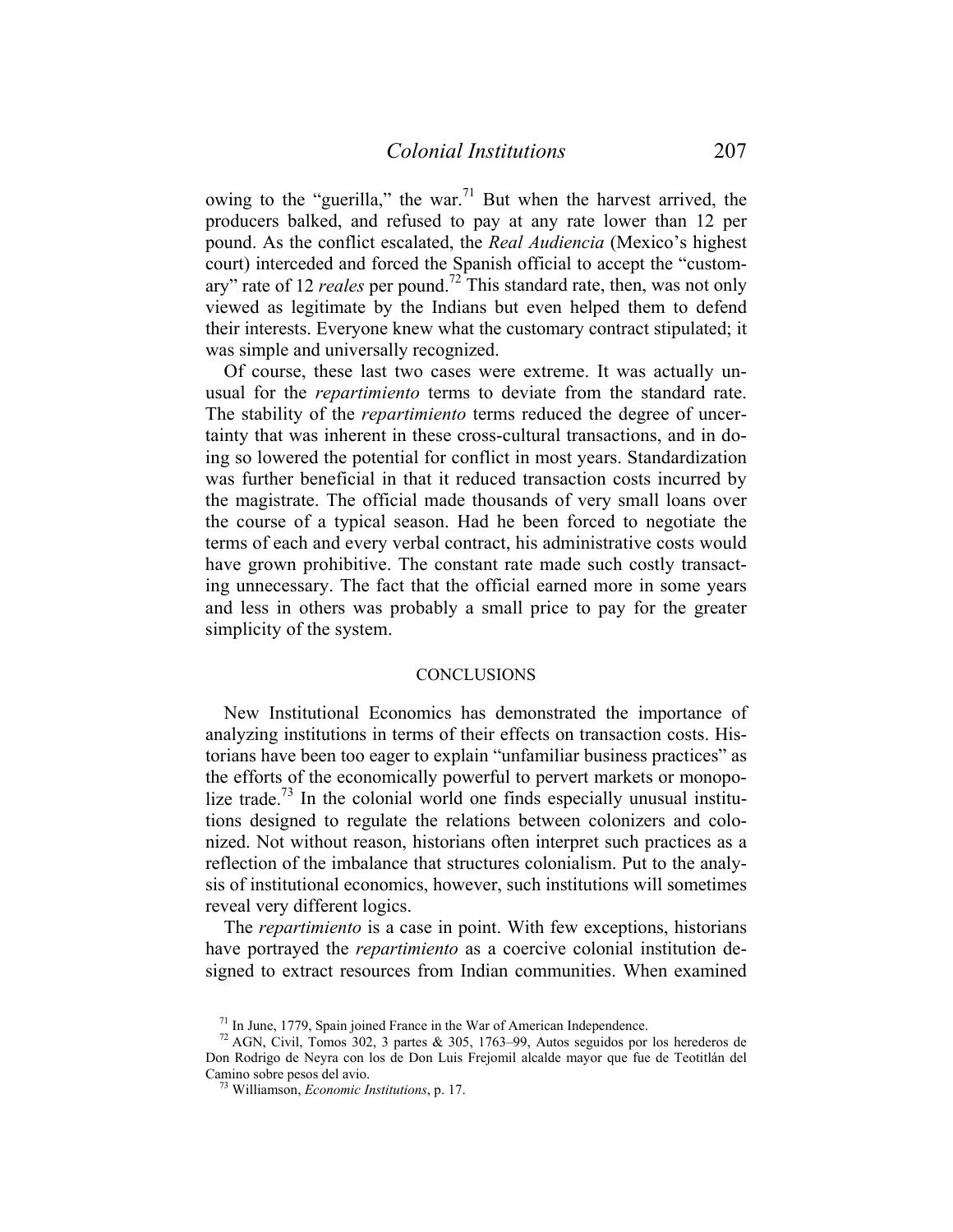closely and subjected to microeconomic, New Institutional Theory, however, a very different and plausible picture begins to emerge of the *repartimiento*. Many of the peculiar characteristics of the *repartimiento* that seem to historians as evidence of its coercive nature in fact served to reduce transaction costs and facilitate the enforcement of contracts. The *repartimiento* economized on transaction costs and permitted a branch of trade that would not have been as extensive in the absence of its institutional adaptations. The *repartimiento* facilitated the widespread extension of credit by Spaniards to Indians that enabled the latter to produce a major export product and become more fully integrated into the market and the world economy.

#### REFERENCES

Archivo General del Estado de Oaxaca (AGEO). Oaxaca, Mexico.

- Archivo General de Indias (AGI). Seville, Spain.
- Archivo General de la Nación (AGN). Mexico City, Mexico.
- Archivo Histórico del Municipio de Oaxaca (AHMO). Oaxaca, Mexico.
- Archivo Judicial de Villa Alta (AJVA). Oaxaca, Mexico.
- Archivo de Notarias de Oaxaca (ANO). Oaxaca, Mexico.
- Baskes, Jeremy. *Indians, Merchants, and Markets: A Reinterpretation of the Repartimiento and Spanish-Indian Economic Relations in Colonial Oaxaca, 1750– 1821*. Stanford, CA: Stanford University Press, 2000.
- Brading, David. *Miners and Merchants in Bourbon Mexico, 1763–1810*. Cambridge: Cambridge University Press, 1971.
- Carmagnani, Marcello. *El Regreso de los Dioses: El Proceso de Reconstitución de la Identidad Étnica en Oaxaca, Siglos XVII y XVIII*. 1. ed, *Sección de Obras De Historia*. México: Fondo de Cultura Económica, 1988.
- Chance, John K. *Conquest of the Sierra: Spaniards and Indians in Colonial Oaxaca*. Norman: University of Oklahoma Press, 1989.
- Coase, Ronald H. "The Nature of the Firm." *Economica* 4, no. 4 (November 1937): 386–405.
- Coatsworth, John H. "The Limits of Colonial Absolutism: The State in Eighteenth-Century Mexico." In *Essays in the Political, Economic and Social History of Colonial Latin America*, edited by Karen Spalding, 153. Newark, DE: Latin American Studies Program University of Delaware, 1982.
- Curtin, Philip D. *Cross-Cultural Trade in World History*, *Studies in Comparative World History*. Cambridge: Cambridge University Press, 1984.
- Dahlgren de Jordán, Barbro. *El Nocheztli o La Grana de Cochinilla Mexicana*. México, 1961.
- Dehouve, Danielle. "El Pueblo de Indios y el Mercado: Tlapa en el Siglo XVIII." In *Empresarios, Indios y Estado: Perfil de La Economía Mexicana (Siglo XVIII)*, edited by Arij Ouweneel and Cristina Torales Pacheco, 233. Amsterdam: CEDLA, 1988.
- Donkin, R. A. *Spanish Red: An Ethnogeographical Study of Cochineal and the Opuntia Cactus*. Philadelphia: American Philosophical Society, 1977.
- Farriss, Nancy M. *Maya Society under Colonial Rule: The Collective Enterprise of Survival*. Princeton, NJ: Princeton University Press, 1984.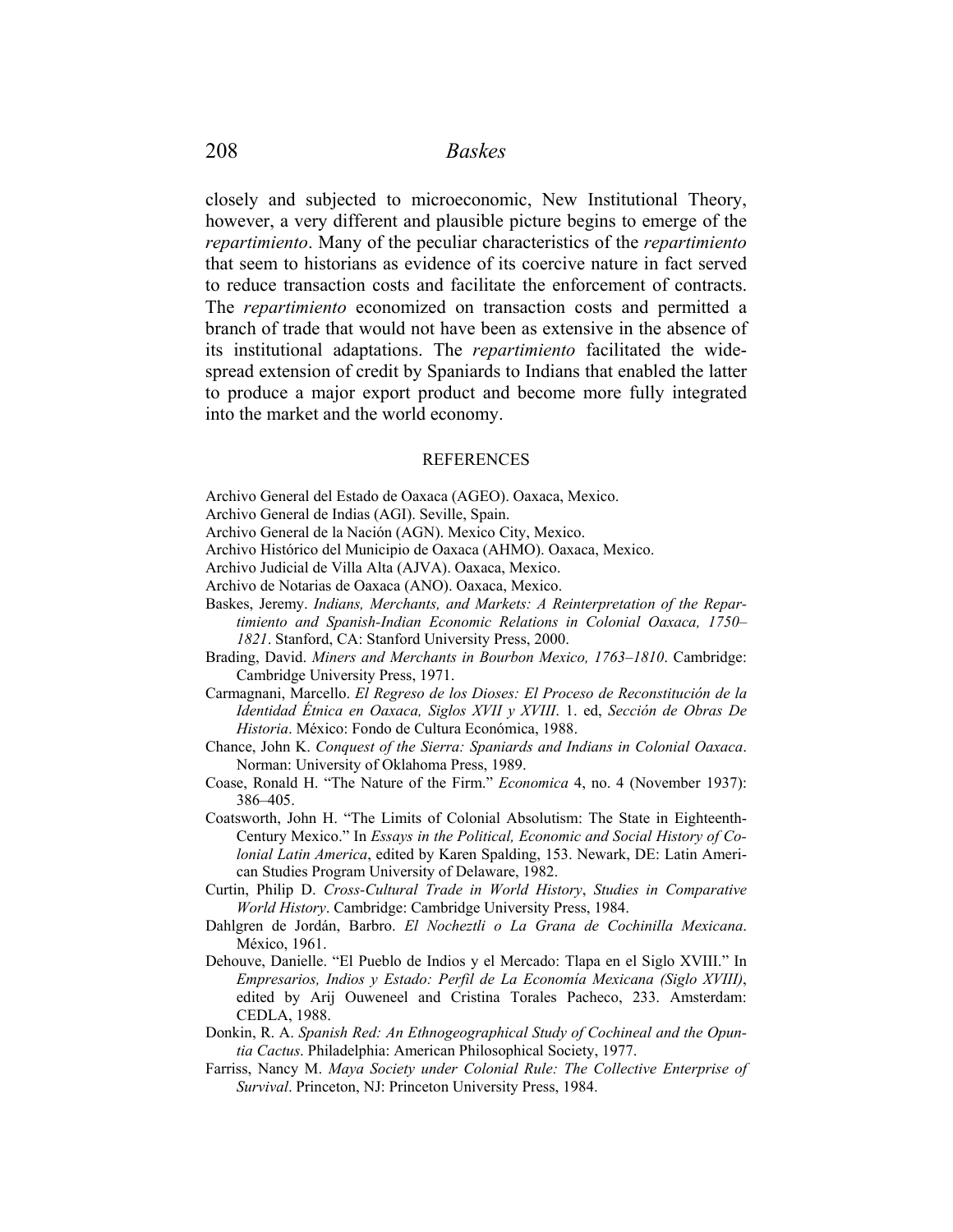- Fisher, Lillian Estelle. *The Intendant System in Spanish America*. Berkeley: University of California Press, 1929.
- Greif, Avner. "Microtheory and Recent Developments in the Study of Economic Institutions through Economic History." In *Advances in Economics and Econometrics: Theory and Applications: Seventh World Congress*, edited by David M. Kreps and Kenneth Frank Wallis, 79–113. Cambridge; New York, NY: Cambridge University Press, 1997.
- Hamnett, Brian R. *Politics and Trade in Southern Mexico, 1750–1821*. Cambridge: Cambridge University Press, 1971.
- Kohn, Meir. "Finance Before the Industrial Revoultion: An Introduction." Draft chapter of unpublished manuscript, "Finance, Business, and Government Before the Industrial Revolution."
- Larson, Brooke, and Robert Wasserstrom. "Consumo forzoso en Cochabamba y Chiapa durante la época colonial." *Historia Mexicana* 16, no. 3 (1982): 361–408.
- Lerdo de Tejada, Miguel. *Comercio Esterior de México Desde La Conquista Hasta Hoy*. Mexico, 1853 Reprint México: Banco Nacional de México, 1967.
- Lockhart, J., and S. B. Schwartz. *Early Latin America: A History of Colonial Spanish America and Brazil*. Cambridge: Cambridge University Press, 1983.
- MacLachlan, Colin M. *Spain's Empire in the New World: The Role of Ideas in Institutional and Social Change*. Berkeley: University of California Press, 1988.
- Menegus Bornemann, Margarita. *El Repartimiento Forzoso de Mercancías en México, Perú Y Filipinas*. 1. ed. México, D.F.: Instituto de Investigaciones Dr José María Luis Mora : Centro de Estudios sobre la Universidad-UNAM, 2000.
- North, Douglass Cecil. *Institutions, Institutional Change, and Economic Performance*, *The Political Economy of Institutions and Decisions*. Cambridge; New York: Cambridge University Press, 1990.
- Ouweneel, Arij. *Shadows over Anahuac: An Ecological Interpretation of Crisis and Development in Central Mexico, 1730–1800*. 1st ed. Albuquerque: University of New Mexico Press, 1996.
- Pastor, Rodolfo. "El Repartimiento de Mercancias y los Alcaldes Mayores Novohispanos: Un Sistema de Explotación, de Sus Origenes a La Crisis De 1810." In *El Gobierno Provincial En La Nueva España, 1570–1787*, edited by Woodrow Wilson Borah, 201–36. México: Universidad Nacional Autónoma de México Instituto de Investigaciones Históricas, 1985.
- Patch, Robert W. *Maya and Spaniard in Yucatan, 1648–1812*. Stanford, CA: Stanford University Press, 1993.

\_\_\_\_\_\_. "Imperial Politics and Local Economy in Colonial Central America 1670– 1770." *Past and Present* 143 (1994): 77–107.

- Pietschmann, Horst. "Agricultura e Industria Rural Indígena en el México de la Segunda Mitad del Siglo XVIII." In *Empresarios, Indios Y Estado: Perfil De La Economía* Mexicana, (Siglo XVIII), edited by Arij Ouweneel & Cristina Torales Pacheco, 71–85. Amsterdam: CEDLA, 1988.
- Stein, Stanley J. "Bureaucracy and Business in the Spanish Empire, 1759–1804: Failure of a Bourbon Reform in Mexico and Peru." *Hispanic American Historical Review* 61, no. 1 (1981): 2–28.
- Ransom, Roger L., and Richard Sutch. *One Kind of Freedom : The Economic Consequences of Emancipation*. Cambridge and New York: Cambridge University Press, 1977.
- Taylor, William B., *Landlord and Peasant in Colonial Oaxaca*. Stanford, CA: Stanford University Press, 1972.